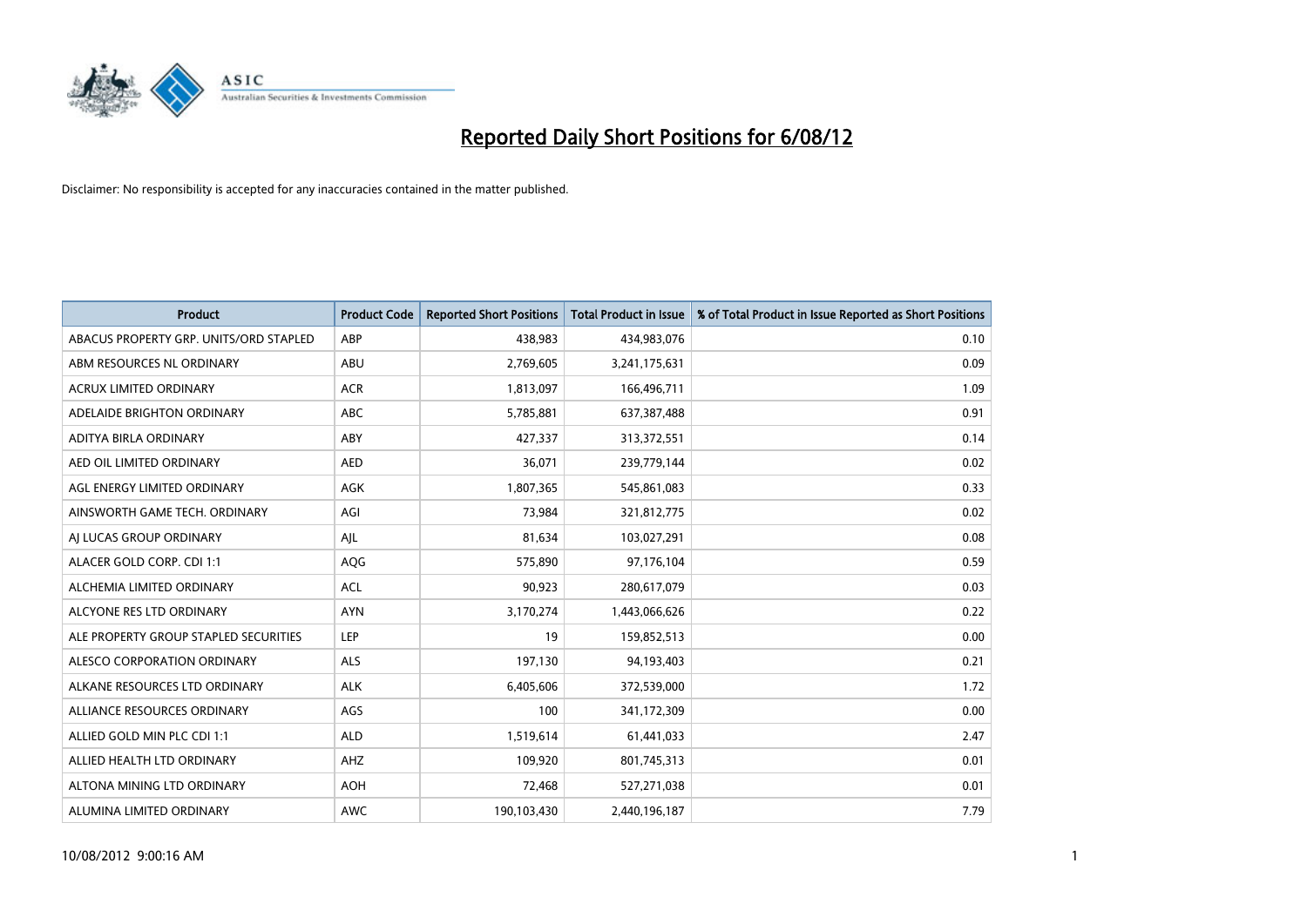

| <b>Product</b>                          | <b>Product Code</b> | <b>Reported Short Positions</b> | <b>Total Product in Issue</b> | % of Total Product in Issue Reported as Short Positions |
|-----------------------------------------|---------------------|---------------------------------|-------------------------------|---------------------------------------------------------|
| AMCOR LIMITED ORDINARY                  | <b>AMC</b>          | 3,607,422                       | 1,206,684,923                 | 0.30                                                    |
| AMP LIMITED ORDINARY                    | AMP                 | 7,201,259                       | 2,894,931,180                 | 0.25                                                    |
| AMPELLA MINING ORDINARY                 | <b>AMX</b>          | 5,065,878                       | 246,800,493                   | 2.05                                                    |
| ANGLOGOLD ASHANTI CDI 5:1               | AGG                 |                                 | 89,207,765                    | 0.00                                                    |
| ANSELL LIMITED ORDINARY                 | <b>ANN</b>          | 4,626,720                       | 130,656,668                   | 3.54                                                    |
| ANTARES ENERGY LTD ORDINARY             | <b>AZZ</b>          | 453,592                         | 258,000,000                   | 0.18                                                    |
| ANZ BANKING GRP LTD ORDINARY            | <b>ANZ</b>          | 8,196,089                       | 2,715,981,237                 | 0.30                                                    |
| APA GROUP STAPLED SECURITIES            | <b>APA</b>          | 11,664,493                      | 644,485,583                   | 1.81                                                    |
| APN NEWS & MEDIA ORDINARY               | <b>APN</b>          | 20,007,276                      | 649,010,756                   | 3.08                                                    |
| AQUARIUS PLATINUM. ORDINARY             | <b>AOP</b>          | 13,820,928                      | 470,312,578                   | 2.94                                                    |
| AQUILA RESOURCES ORDINARY               | <b>AQA</b>          | 6,370,938                       | 411,804,442                   | 1.55                                                    |
| ARAFURA RESOURCE LTD ORDINARY           | <b>ARU</b>          | 4,858,140                       | 396,004,144                   | 1.23                                                    |
| ARB CORPORATION ORDINARY                | <b>ARP</b>          | 21,097                          | 72,481,302                    | 0.03                                                    |
| ARDENT LEISURE GROUP STAPLED SECURITIES | AAD                 | 625,469                         | 334,209,401                   | 0.19                                                    |
| ARGO INVESTMENTS ORDINARY               | <b>ARG</b>          | 190                             | 625,946,521                   | 0.00                                                    |
| ARISTOCRAT LEISURE ORDINARY             | ALL                 | 17,801,990                      | 550,502,889                   | 3.23                                                    |
| ARRIUM LTD ORDINARY                     | ARI                 | 28,347,131                      | 1,345,665,626                 | 2.11                                                    |
| ASCIANO LIMITED ORDINARY                | <b>AIO</b>          | 8,743,753                       | 975,385,664                   | 0.90                                                    |
| ASG GROUP LIMITED ORDINARY              | <b>ASZ</b>          | 857,107                         | 172,152,079                   | 0.50                                                    |
| ASPEN GROUP ORD/UNITS STAPLED           | APZ                 | 56,493                          | 600,507,326                   | 0.01                                                    |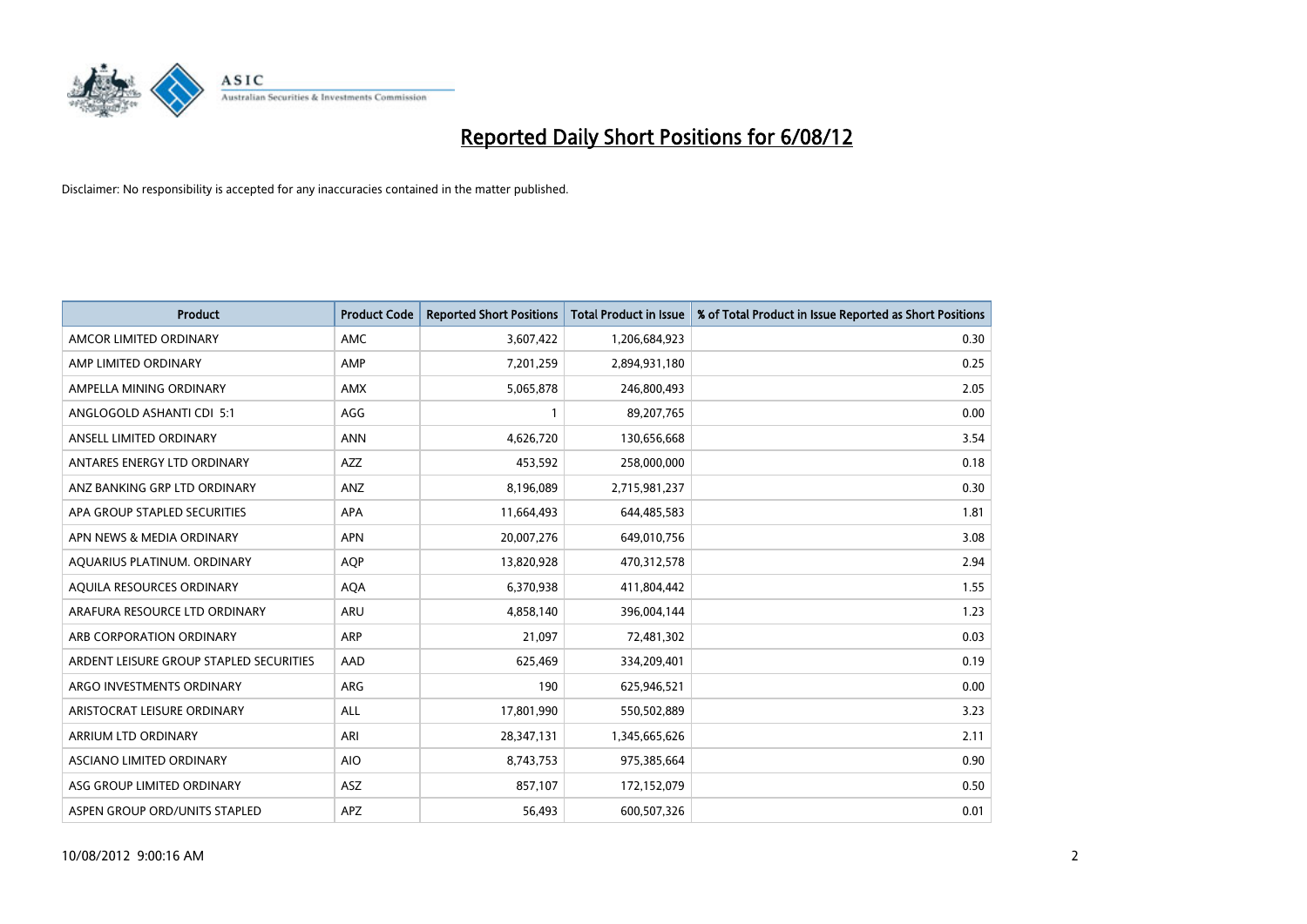

| <b>Product</b>                          | <b>Product Code</b> | <b>Reported Short Positions</b> | <b>Total Product in Issue</b> | % of Total Product in Issue Reported as Short Positions |
|-----------------------------------------|---------------------|---------------------------------|-------------------------------|---------------------------------------------------------|
| ASPIRE MINING LTD ORDINARY              | <b>AKM</b>          | 269,379                         | 620,594,556                   | 0.04                                                    |
| ASTRO JAP PROP GROUP STAPLED SECURITIES | AIA                 | 2,331                           | 58,445,002                    | 0.00                                                    |
| ASX LIMITED ORDINARY                    | <b>ASX</b>          | 3,725,860                       | 175,136,729                   | 2.13                                                    |
| ATLAS IRON LIMITED ORDINARY             | <b>AGO</b>          | 10,172,506                      | 904,580,993                   | 1.12                                                    |
| <b>AURORA OIL &amp; GAS ORDINARY</b>    | <b>AUT</b>          | 7,800,779                       | 446,595,778                   | 1.75                                                    |
| <b>AUSDRILL LIMITED ORDINARY</b>        | <b>ASL</b>          | 1,457,444                       | 304,397,289                   | 0.48                                                    |
| AUSENCO LIMITED ORDINARY                | AAX                 | 409.249                         | 123,872,665                   | 0.33                                                    |
| AUSGOLD LIMITED ORDINARY                | <b>AUC</b>          | 50,000                          | 130,668,771                   | 0.04                                                    |
| <b>AUSTAL LIMITED ORDINARY</b>          | ASB                 | 194,283                         | 188,193,007                   | 0.10                                                    |
| AUSTIN ENGINEERING ORDINARY             | <b>ANG</b>          | 6,951                           | 72,314,403                    | 0.01                                                    |
| AUSTRALAND PROPERTY STAPLED SECURITY    | <b>ALZ</b>          | 413,207                         | 576,846,597                   | 0.07                                                    |
| AUSTRALIAN AGRICULT, ORDINARY           | AAC                 | 415,861                         | 312,905,085                   | 0.13                                                    |
| AUSTRALIAN INFRASTR. UNITS/ORDINARY     | <b>AIX</b>          | 11,419,747                      | 620,733,944                   | 1.84                                                    |
| AUSTRALIAN PHARM. ORDINARY              | API                 | 170,587                         | 488,115,883                   | 0.03                                                    |
| <b>AUTOMOTIVE HOLDINGS ORDINARY</b>     | AHE                 | 11,389                          | 260,579,682                   | 0.00                                                    |
| AVIENNINGS LIMITED ORDINARY             | <b>AVI</b>          | 121,391                         | 274,588,694                   | 0.04                                                    |
| AWE LIMITED ORDINARY                    | AWE                 | 3,755,070                       | 521,871,941                   | 0.72                                                    |
| AZIMUTH RES LTD ORDINARY                | <b>AZH</b>          | 963,693                         | 401,518,304                   | 0.24                                                    |
| <b>BANDANNA ENERGY ORDINARY</b>         | <b>BND</b>          | 3,992,720                       | 528,481,199                   | 0.76                                                    |
| BANK OF QUEENSLAND. ORDINARY            | <b>BOO</b>          | 12,568,658                      | 308,797,224                   | 4.07                                                    |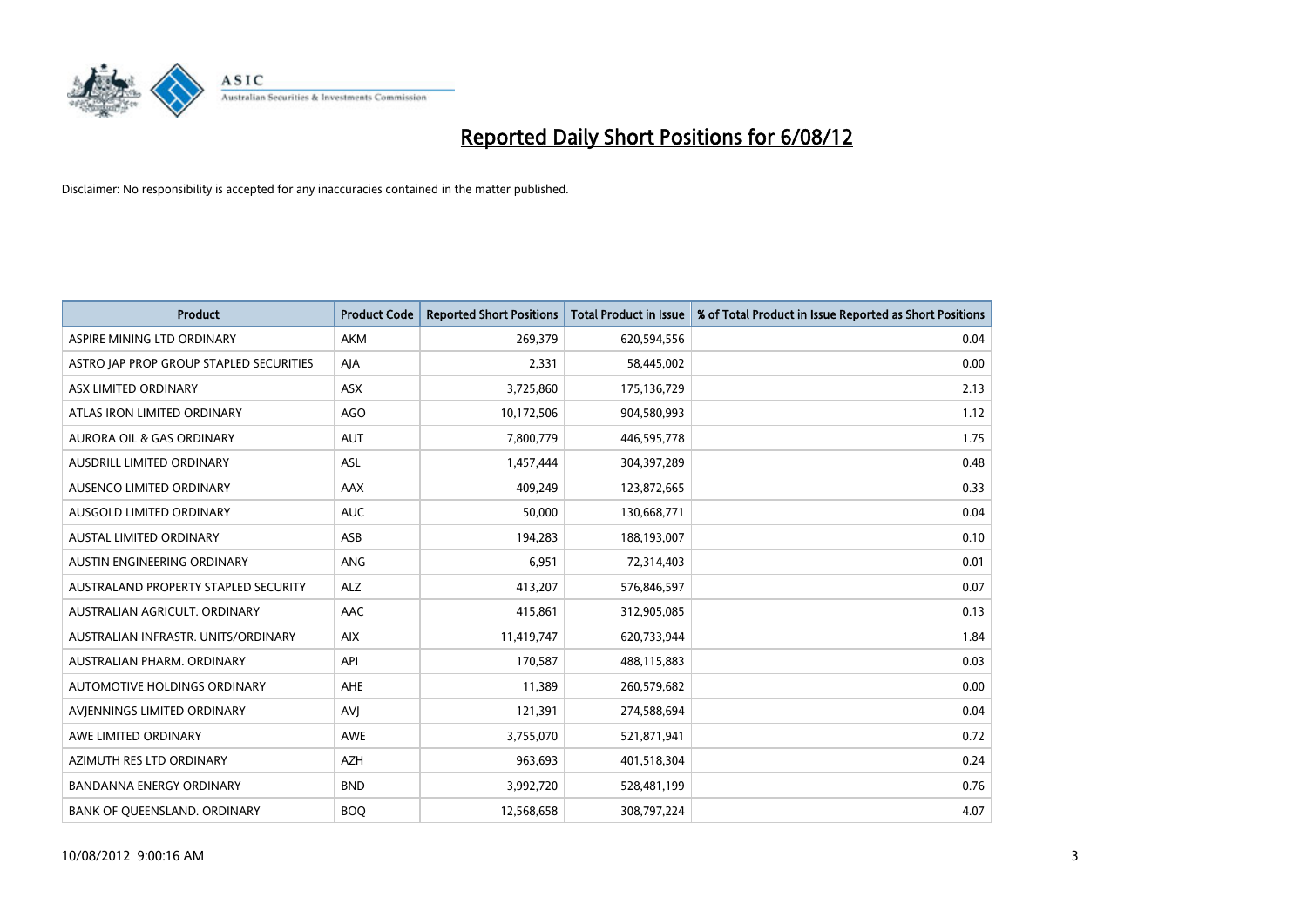

| <b>Product</b>                       | <b>Product Code</b> | <b>Reported Short Positions</b> | <b>Total Product in Issue</b> | % of Total Product in Issue Reported as Short Positions |
|--------------------------------------|---------------------|---------------------------------|-------------------------------|---------------------------------------------------------|
| <b>BASE RES LIMITED ORDINARY</b>     | <b>BSE</b>          | 716,572                         | 460,440,029                   | 0.16                                                    |
| <b>BATHURST RESOURCES ORDINARY</b>   | <b>BTU</b>          | 35,845,880                      | 696,747,997                   | 5.14                                                    |
| <b>BC IRON LIMITED ORDINARY</b>      | <b>BCI</b>          | 3,159                           | 103,861,000                   | 0.00                                                    |
| BEACH ENERGY LIMITED ORDINARY        | <b>BPT</b>          | 22,964,389                      | 1,255,464,157                 | 1.83                                                    |
| BEADELL RESOURCE LTD ORDINARY        | <b>BDR</b>          | 13,615,769                      | 719,704,752                   | 1.89                                                    |
| BENDIGO AND ADELAIDE ORDINARY        | <b>BEN</b>          | 9,262,619                       | 396,663,707                   | 2.34                                                    |
| <b>BENITEC BIOPHARMA ORDINARY</b>    | <b>BLT</b>          | 75,000                          | 970,628,529                   | 0.01                                                    |
| BERKELEY RESOURCES ORDINARY          | <b>BKY</b>          | 379,891                         | 179,298,273                   | 0.21                                                    |
| BETASHARES ASX RES ETF UNITS         | <b>ORE</b>          | 64,387                          | 3,412,016                     | 1.89                                                    |
| BETASHARES AUST BEAR ETF UNITS       | <b>BEAR</b>         |                                 | 334,441                       | 0.00                                                    |
| <b>BHP BILLITON LIMITED ORDINARY</b> | <b>BHP</b>          | 5,386,281                       | 3,211,691,105                 | 0.17                                                    |
| <b>BILLABONG ORDINARY</b>            | <b>BBG</b>          | 13,336,408                      | 478,944,292                   | 2.78                                                    |
| <b>BIOTA HOLDINGS ORDINARY</b>       | <b>BTA</b>          | 456,093                         | 182,350,316                   | 0.25                                                    |
| <b>BLUESCOPE STEEL LTD ORDINARY</b>  | <b>BSL</b>          | 45,134,585                      | 3,349,185,247                 | 1.35                                                    |
| <b>BOART LONGYEAR ORDINARY</b>       | <b>BLY</b>          | 6,729,697                       | 461,163,412                   | 1.46                                                    |
| <b>BOOM LOGISTICS ORDINARY</b>       | <b>BOL</b>          | 626                             | 468,663,585                   | 0.00                                                    |
| BORAL LIMITED. ORDINARY              | <b>BLD</b>          | 46,737,914                      | 758,572,140                   | 6.16                                                    |
| <b>BRADKEN LIMITED ORDINARY</b>      | <b>BKN</b>          | 2,511,064                       | 168,629,376                   | 1.49                                                    |
| <b>BRAMBLES LIMITED ORDINARY</b>     | <b>BXB</b>          | 5,170,004                       | 1,555,164,020                 | 0.33                                                    |
| BREVILLE GROUP LTD ORDINARY          | <b>BRG</b>          | 159                             | 130,095,322                   | 0.00                                                    |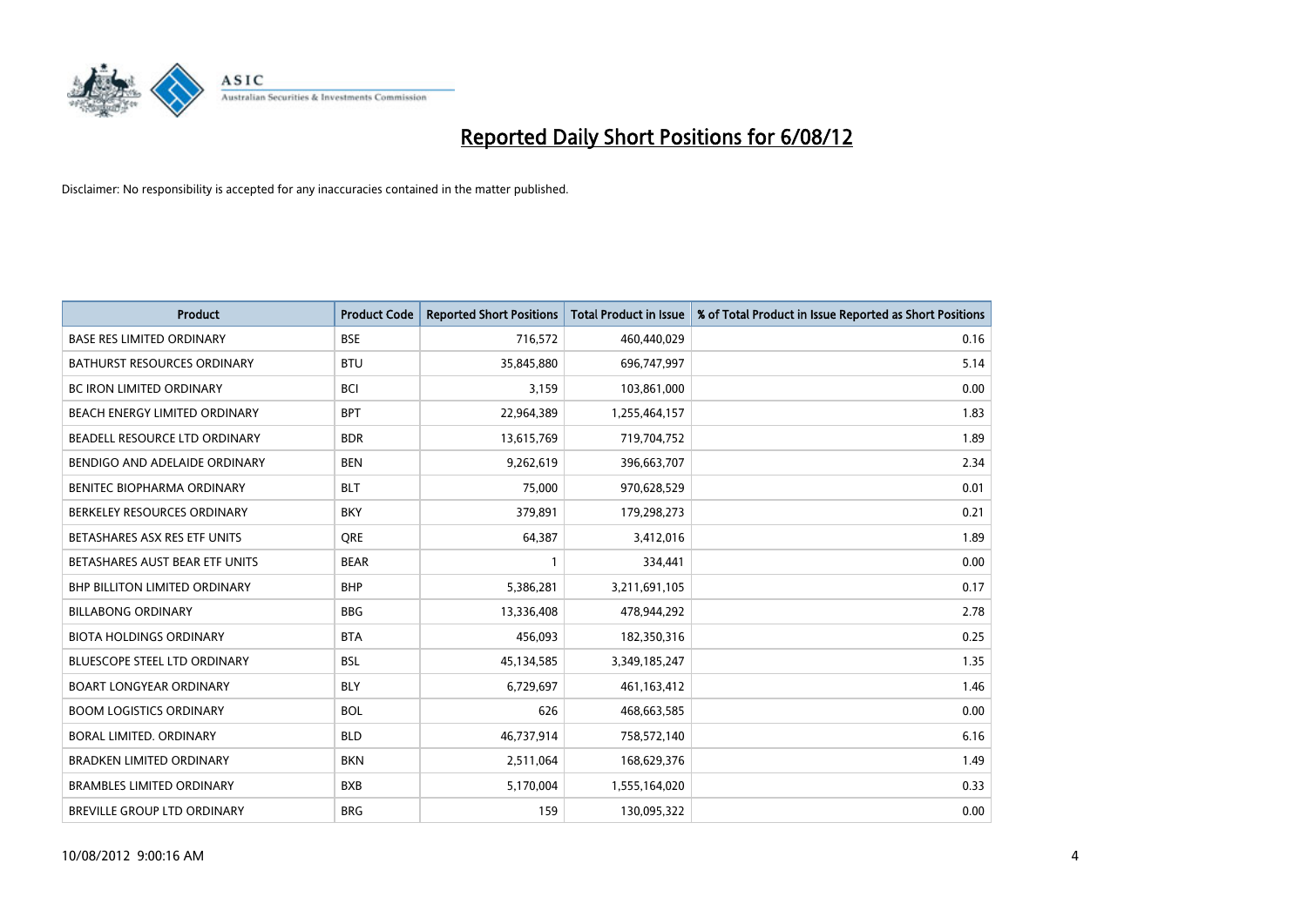

| <b>Product</b>                          | <b>Product Code</b> | <b>Reported Short Positions</b> | <b>Total Product in Issue</b> | % of Total Product in Issue Reported as Short Positions |
|-----------------------------------------|---------------------|---------------------------------|-------------------------------|---------------------------------------------------------|
| <b>BRICKWORKS LIMITED ORDINARY</b>      | <b>BKW</b>          | 11,374                          | 147,567,333                   | 0.01                                                    |
| BT INVESTMENT MNGMNT ORDINARY           | <b>BTT</b>          | 222,720                         | 267,906,977                   | 0.08                                                    |
| <b>BUCCANEER ENERGY LTD ORDINARY</b>    | <b>BCC</b>          | 5,111,349                       | 1,133,975,491                 | 0.45                                                    |
| <b>BURU ENERGY ORDINARY</b>             | <b>BRU</b>          | 10,699,440                      | 251,032,144                   | 4.26                                                    |
| <b>BWP TRUST ORDINARY UNITS</b>         | <b>BWP</b>          | 1,322,715                       | 525,255,093                   | 0.25                                                    |
| CABCHARGE AUSTRALIA ORDINARY            | CAB                 | 4,317,619                       | 120,430,683                   | 3.59                                                    |
| <b>CALIBRE GROUP LTD ORDINARY</b>       | <b>CGH</b>          | 245,399                         | 293,192,506                   | 0.08                                                    |
| <b>CALTEX AUSTRALIA ORDINARY</b>        | <b>CTX</b>          | 5,014,583                       | 270,000,000                   | 1.86                                                    |
| CAMPBELL BROTHERS DEFERRED SETTLEMENT   | <b>CPBDA</b>        | 7,537,447                       | 337,517,055                   | 2.23                                                    |
| CAPE LAMBERT RES LTD ORDINARY           | <b>CFE</b>          | 347,323                         | 689,108,792                   | 0.05                                                    |
| CARABELLA RES LTD ORDINARY              | <b>CLR</b>          | 214,273                         | 133,642,797                   | 0.16                                                    |
| <b>CARBON ENERGY ORDINARY</b>           | <b>CNX</b>          | 48,071                          | 773,999,771                   | 0.01                                                    |
| CARDNO LIMITED ORDINARY                 | CDD                 | 858,659                         | 138,506,406                   | 0.62                                                    |
| CARNARVON PETROLEUM ORDINARY            | <b>CVN</b>          | 58,001                          | 694,644,634                   | 0.01                                                    |
| CARSALES.COM LTD ORDINARY               | <b>CRZ</b>          | 23,592,998                      | 233,689,223                   | 10.10                                                   |
| CENTRO RETAIL AUST ORD/UNIT STAPLED SEC | <b>CRF</b>          | 31,541,073                      | 1,427,391,696                 | 2.21                                                    |
| CERAMIC FUEL CELLS ORDINARY             | <b>CFU</b>          | 5,464                           | 1,366,298,863                 | 0.00                                                    |
| CFS RETAIL TRUST GRP STAPLED SECURITIES | <b>CFX</b>          | 45,751,482                      | 2,828,961,617                 | 1.62                                                    |
| <b>CGA MINING LIMITED ORDINARY</b>      | <b>CGX</b>          | 115,247                         | 337,775,726                   | 0.03                                                    |
| CHALLENGER DIV.PRO. STAPLED UNITS       | <b>CDI</b>          | 300,549                         | 856,403,199                   | 0.04                                                    |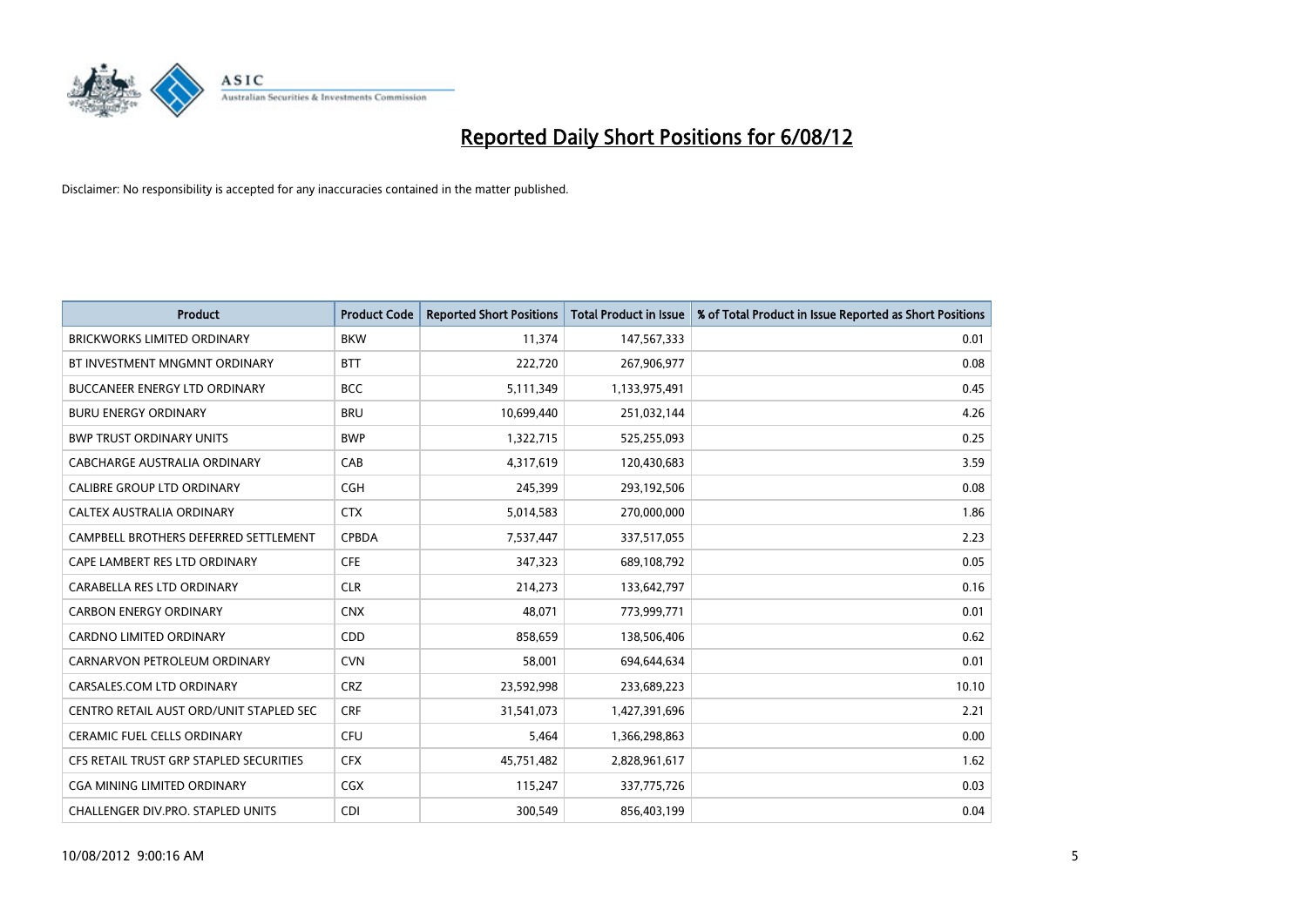

| <b>Product</b>                           | <b>Product Code</b> | <b>Reported Short Positions</b> | <b>Total Product in Issue</b> | % of Total Product in Issue Reported as Short Positions |
|------------------------------------------|---------------------|---------------------------------|-------------------------------|---------------------------------------------------------|
| <b>CHALLENGER INFRAST, STAPLED UNITS</b> | <b>CIF</b>          | 460,709                         | 316,223,785                   | 0.15                                                    |
| CHALLENGER LIMITED ORDINARY              | <b>CGF</b>          | 12,191,393                      | 544,652,710                   | 2.24                                                    |
| CHARTER HALL GROUP STAPLED US PROHIBIT.  | <b>CHC</b>          | 360,754                         | 298,839,688                   | 0.12                                                    |
| <b>CHARTER HALL RETAIL UNITS</b>         | <b>CQR</b>          | 744,343                         | 299,628,571                   | 0.25                                                    |
| <b>CHORUS LIMITED ORDINARY</b>           | <b>CNU</b>          | 1,090,129                       | 385,082,123                   | 0.28                                                    |
| CITIGOLD CORP LTD ORDINARY               | <b>CTO</b>          | 1,355,317                       | 1,238,622,051                 | 0.11                                                    |
| <b>CLOUGH LIMITED ORDINARY</b>           | <b>CLO</b>          | 110,978                         | 773,787,656                   | 0.01                                                    |
| <b>CNPR GRP UNITS/ORD STAPLED</b>        | <b>CNP</b>          | 2,537                           | 972,414,514                   | 0.00                                                    |
| <b>COAL OF AFRICA LTD ORDINARY</b>       | <b>CZA</b>          | 344,114                         | 685,472,236                   | 0.05                                                    |
| <b>COALSPUR MINES LTD ORDINARY</b>       | <b>CPL</b>          | 11,511,406                      | 620,729,899                   | 1.85                                                    |
| COBAR CONSOLIDATED ORDINARY              | CCU                 | 261,733                         | 210,101,187                   | 0.12                                                    |
| COCA-COLA AMATIL ORDINARY                | <b>CCL</b>          | 6,417,409                       | 761,319,007                   | 0.84                                                    |
| COCHLEAR LIMITED ORDINARY                | <b>COH</b>          | 6,058,393                       | 56,929,432                    | 10.64                                                   |
| <b>COCKATOO COAL ORDINARY</b>            | <b>COK</b>          | 16,227,206                      | 1,016,746,908                 | 1.60                                                    |
| <b>COFFEY INTERNATIONAL ORDINARY</b>     | <b>COF</b>          | 107,039                         | 255,833,165                   | 0.04                                                    |
| <b>COKAL LTD ORDINARY</b>                | <b>CKA</b>          | 65,563                          | 411,046,892                   | 0.02                                                    |
| <b>COLLINS FOODS LTD ORDINARY</b>        | <b>CKF</b>          | 23,670                          | 93,000,003                    | 0.03                                                    |
| COMMONWEALTH BANK, ORDINARY              | <b>CBA</b>          | 30,292,068                      | 1,592,154,780                 | 1.90                                                    |
| <b>COMMONWEALTH PROP ORDINARY UNITS</b>  | <b>CPA</b>          | 26,157,671                      | 2,347,003,413                 | 1.11                                                    |
| <b>COMPASS RESOURCES ORDINARY</b>        | <b>CMR</b>          | 7,472                           | 1,403,744,100                 | 0.00                                                    |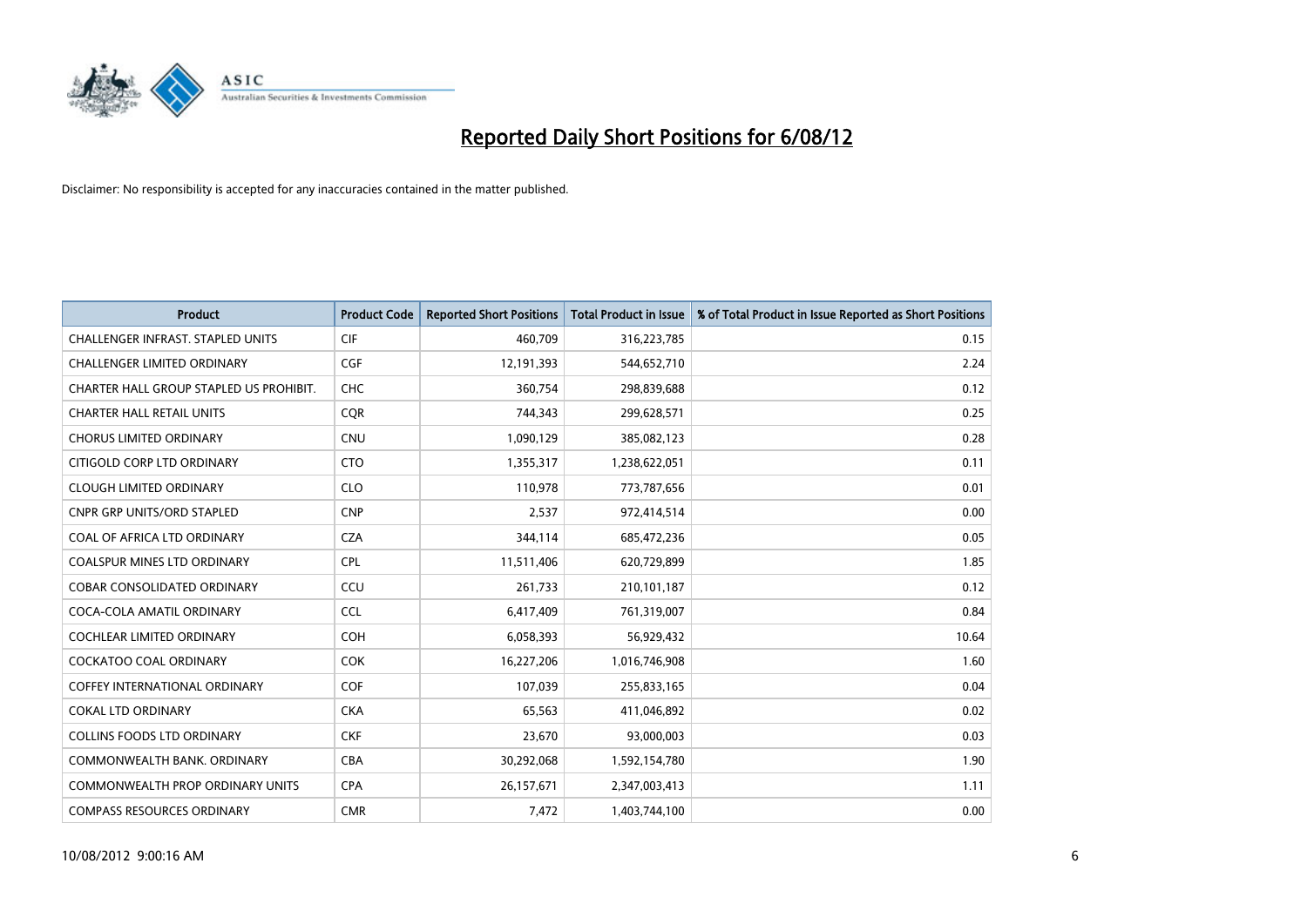

| <b>Product</b>                          | <b>Product Code</b> | <b>Reported Short Positions</b> | <b>Total Product in Issue</b> | % of Total Product in Issue Reported as Short Positions |
|-----------------------------------------|---------------------|---------------------------------|-------------------------------|---------------------------------------------------------|
| <b>COMPUTERSHARE LTD ORDINARY</b>       | <b>CPU</b>          | 4,743,248                       | 555,664,059                   | 0.85                                                    |
| CONSOLIDATED MEDIA. ORDINARY            | <b>CMI</b>          | 1,152,447                       | 561,834,996                   | 0.21                                                    |
| CONTINENTAL COAL LTD ORDINARY           | CCC                 | 983                             | 445,894,046                   | 0.00                                                    |
| COOPER ENERGY LTD ORDINARY              | COE                 | 41,662                          | 328,694,257                   | 0.01                                                    |
| <b>CREDIT CORP GROUP ORDINARY</b>       | CCP                 | 37,726                          | 45,571,114                    | 0.08                                                    |
| <b>CROMWELL PROP STAPLED SECURITIES</b> | <b>CMW</b>          | 4,029                           | 1,169,688,943                 | 0.00                                                    |
| <b>CROWN LIMITED ORDINARY</b>           | <b>CWN</b>          | 11,793,793                      | 728,394,185                   | 1.62                                                    |
| <b>CSG LIMITED ORDINARY</b>             | CSV                 | 600,210                         | 282,567,499                   | 0.21                                                    |
| <b>CSL LIMITED ORDINARY</b>             | <b>CSL</b>          | 4,148,850                       | 506,635,607                   | 0.82                                                    |
| <b>CSR LIMITED ORDINARY</b>             | <b>CSR</b>          | 45,453,305                      | 506,000,315                   | 8.98                                                    |
| <b>CUDECO LIMITED ORDINARY</b>          | CDU                 | 5,038,799                       | 189, 185, 878                 | 2.66                                                    |
| DART ENERGY LTD ORDINARY                | <b>DTE</b>          | 16,647,923                      | 769,240,406                   | 2.16                                                    |
| DAVID JONES LIMITED ORDINARY            | <b>DJS</b>          | 44,707,904                      | 528,655,600                   | 8.46                                                    |
| <b>DECMIL GROUP LIMITED ORDINARY</b>    | <b>DCG</b>          | 312,473                         | 167, 117, 757                 | 0.19                                                    |
| DEEP YELLOW LIMITED ORDINARY            | <b>DYL</b>          | 565,000                         | 1,255,645,497                 | 0.04                                                    |
| DEXUS PROPERTY GROUP STAPLED UNITS      | <b>DXS</b>          | 17,452,227                      | 4,839,024,176                 | 0.36                                                    |
| DISCOVERY METALS LTD ORDINARY           | <b>DML</b>          | 23,541,613                      | 442,128,231                   | 5.32                                                    |
| DOMINO PIZZA ENTERPR ORDINARY           | <b>DMP</b>          | 273,844                         | 69,899,674                    | 0.39                                                    |
| DORAY MINERALS LTD ORDINARY             | <b>DRM</b>          | 94,476                          | 81,626,525                    | 0.12                                                    |
| DOWNER EDI LIMITED ORDINARY             | <b>DOW</b>          | 8,062,237                       | 429,100,296                   | 1.88                                                    |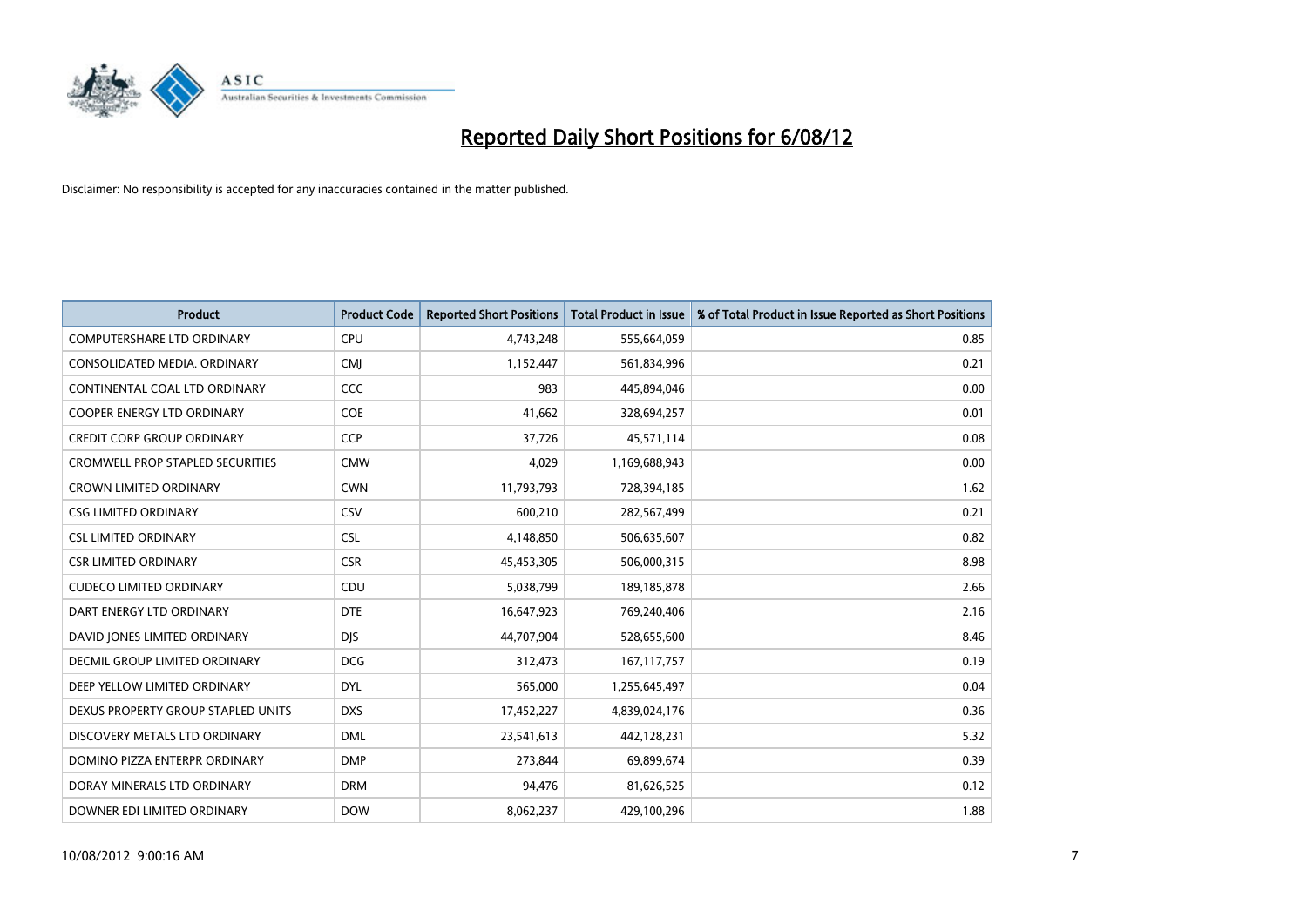

| <b>Product</b>                       | <b>Product Code</b> | <b>Reported Short Positions</b> | <b>Total Product in Issue</b> | % of Total Product in Issue Reported as Short Positions |
|--------------------------------------|---------------------|---------------------------------|-------------------------------|---------------------------------------------------------|
| DRILLSEARCH ENERGY ORDINARY          | <b>DLS</b>          | 5,424,370                       | 386,468,803                   | 1.40                                                    |
| DUET GROUP STAPLED US PROHIBIT.      | <b>DUE</b>          | 6,625,823                       | 1,109,831,386                 | 0.60                                                    |
| DULUXGROUP LIMITED ORDINARY          | <b>DLX</b>          | 9,109,575                       | 368,984,902                   | 2.47                                                    |
| DWS LTD ORDINARY                     | <b>DWS</b>          | 4,050                           | 132,362,763                   | 0.00                                                    |
| ECHO ENTERTAINMENT ORDINARY          | <b>EGP</b>          | 10,409,316                      | 825,672,730                   | 1.26                                                    |
| <b>ELDERS LIMITED ORDINARY</b>       | <b>ELD</b>          | 15,726,343                      | 448,598,480                   | 3.51                                                    |
| ELDORADO GOLD CORP CDI 1:1           | EAU                 | 18,845                          | 4,815,508                     | 0.39                                                    |
| ELEMENTAL MINERALS ORDINARY          | <b>ELM</b>          | 338,835                         | 243,614,280                   | 0.14                                                    |
| ELEMENTOS LIMITED ORDINARY           | <b>ELT</b>          | 16                              | 82,383,526                    | 0.00                                                    |
| <b>EMECO HOLDINGS ORDINARY</b>       | <b>EHL</b>          | 2,792,231                       | 631,237,586                   | 0.44                                                    |
| <b>ENDEAVOUR MIN CORP CDI 1:1</b>    | <b>EVR</b>          | 26,331                          | 117,438,458                   | 0.02                                                    |
| <b>ENERGY RESOURCES ORDINARY 'A'</b> | <b>ERA</b>          | 6,276,004                       | 517,725,062                   | 1.21                                                    |
| ENERGY WORLD CORPOR. ORDINARY        | <b>EWC</b>          | 17,917,747                      | 1,734,166,672                 | 1.03                                                    |
| <b>ENVESTRA LIMITED ORDINARY</b>     | <b>ENV</b>          | 15,868,896                      | 1,572,392,111                 | 1.01                                                    |
| EQUATORIAL RES LTD ORDINARY          | EQX                 | 97,573                          | 117,235,353                   | 0.08                                                    |
| EUREKA ENERGY LTD ORDINARY           | <b>EKA</b>          | 386,000                         | 237,764,050                   | 0.16                                                    |
| EVOLUTION MINING LTD ORDINARY        | <b>EVN</b>          | 2,162,070                       | 707,105,713                   | 0.31                                                    |
| EXCO RESOURCES LTD ORDINARY          | EXS                 | 60                              | 356,044,187                   | 0.00                                                    |
| FAIRFAX MEDIA LTD ORDINARY           | <b>FXI</b>          | 289,154,887                     | 2,351,955,725                 | 12.29                                                   |
| FAR LTD ORDINARY                     | <b>FAR</b>          | 21,000,000                      | 2,499,846,742                 | 0.84                                                    |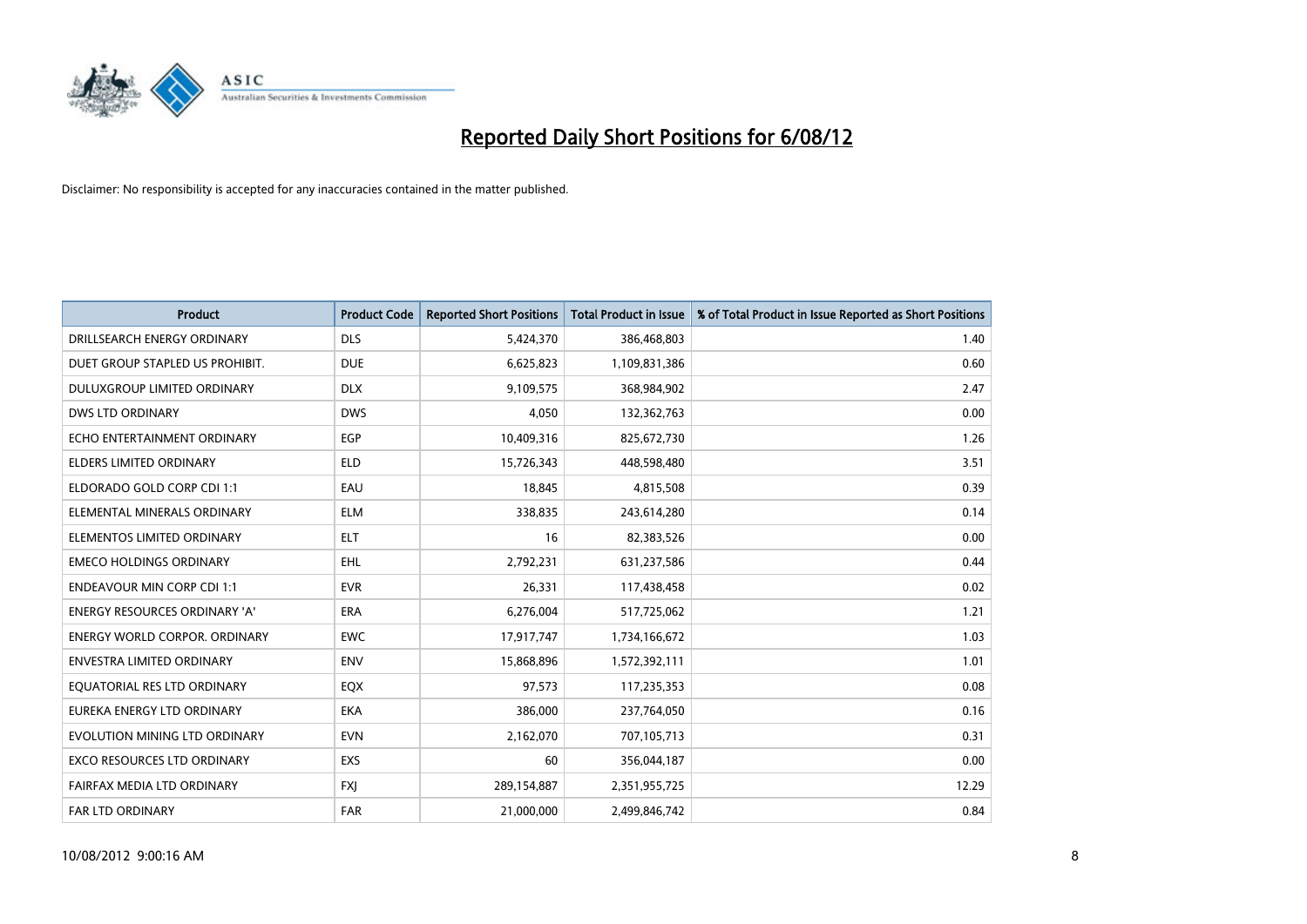

| <b>Product</b>                            | <b>Product Code</b> | <b>Reported Short Positions</b> | <b>Total Product in Issue</b> | % of Total Product in Issue Reported as Short Positions |
|-------------------------------------------|---------------------|---------------------------------|-------------------------------|---------------------------------------------------------|
| FKP PROPERTY GROUP STAPLED SECURITIES     | <b>FKP</b>          | 40,417,546                      | 1,212,083,417                 | 3.33                                                    |
| FLEETWOOD CORP ORDINARY                   | <b>FWD</b>          | 95,915                          | 59,217,993                    | 0.16                                                    |
| FLETCHER BUILDING ORDINARY                | <b>FBU</b>          | 9,073,257                       | 682,866,936                   | 1.33                                                    |
| FLEXIGROUP LIMITED ORDINARY               | <b>FXL</b>          | 862,077                         | 282,113,791                   | 0.31                                                    |
| <b>FLIGHT CENTRE ORDINARY</b>             | <b>FLT</b>          | 13,402,292                      | 100,055,135                   | 13.39                                                   |
| FLINDERS MINES LTD ORDINARY               | <b>FMS</b>          | 404.695                         | 1,821,300,404                 | 0.02                                                    |
| <b>FORGE GROUP LIMITED ORDINARY</b>       | <b>FGE</b>          | 386,232                         | 86,169,014                    | 0.45                                                    |
| FORTESCUE METALS GRP ORDINARY             | <b>FMG</b>          | 173,956,602                     | 3,113,798,659                 | 5.59                                                    |
| <b>G.U.D. HOLDINGS ORDINARY</b>           | <b>GUD</b>          | 1,086,561                       | 70,803,455                    | 1.53                                                    |
| <b>GALAXY RESOURCES ORDINARY</b>          | <b>GXY</b>          | 3,777,590                       | 506,359,381                   | 0.75                                                    |
| <b>GENETIC TECHNOLOGIES ORDINARY</b>      | <b>GTG</b>          | 575,400                         | 464,771,819                   | 0.12                                                    |
| <b>GEODYNAMICS LIMITED ORDINARY</b>       | GDY                 | 850                             | 406,452,608                   | 0.00                                                    |
| <b>GINDALBIE METALS LTD ORDINARY</b>      | <b>GBG</b>          | 51,842,738                      | 1,247,487,454                 | 4.16                                                    |
| <b>GOODMAN FIELDER, ORDINARY</b>          | <b>GFF</b>          | 41,626,427                      | 1,955,559,207                 | 2.13                                                    |
| <b>GOODMAN GROUP STAPLED US PROHIBIT.</b> | <b>GMG</b>          | 9,790,270                       | 1,605,107,475                 | 0.61                                                    |
| <b>GPT GROUP STAPLED SEC.</b>             | <b>GPT</b>          | 5,186,985                       | 1,766,785,075                 | 0.29                                                    |
| <b>GRAINCORP LIMITED A CLASS ORDINARY</b> | <b>GNC</b>          | 1,670,551                       | 198,318,900                   | 0.84                                                    |
| <b>GRANGE RESOURCES. ORDINARY</b>         | <b>GRR</b>          | 2,000,478                       | 1,155,487,102                 | 0.17                                                    |
| <b>GREENLAND MIN EN LTD ORDINARY</b>      | GGG                 | 3,681,686                       | 416,390,488                   | 0.88                                                    |
| <b>GRYPHON MINERALS LTD ORDINARY</b>      | GRY                 | 17,244,883                      | 348,264,983                   | 4.95                                                    |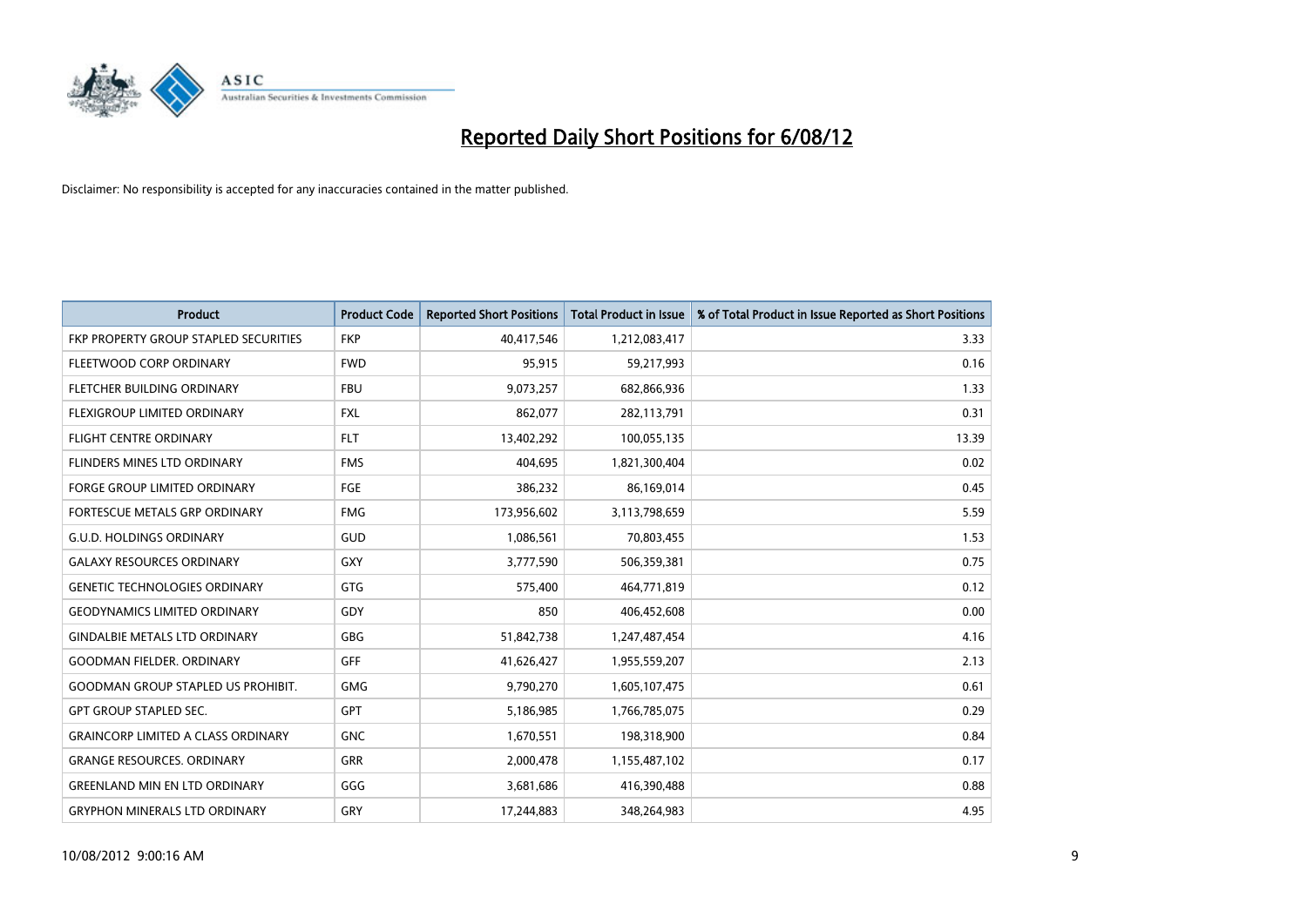

| <b>Product</b>                               | <b>Product Code</b> | <b>Reported Short Positions</b> | <b>Total Product in Issue</b> | % of Total Product in Issue Reported as Short Positions |
|----------------------------------------------|---------------------|---------------------------------|-------------------------------|---------------------------------------------------------|
| <b>GUILDFORD COAL LTD ORDINARY</b>           | <b>GUF</b>          | 1,885,169                       | 476,867,530                   | 0.40                                                    |
| <b>GUIARAT NRE COAL LTD ORDINARY</b>         | <b>GNM</b>          | 663,000                         | 1,093,137,858                 | 0.06                                                    |
| <b>GUNNS LIMITED ORDINARY</b>                | <b>GNS</b>          | 55,013,785                      | 848,401,559                   | 6.48                                                    |
| <b>GWA GROUP LTD ORDINARY</b>                | <b>GWA</b>          | 15,378,930                      | 302,005,514                   | 5.09                                                    |
| HARVEY NORMAN ORDINARY                       | <b>HVN</b>          | 100,367,860                     | 1,062,316,784                 | 9.45                                                    |
| HASTIE GROUP LIMITED ORDINARY                | <b>HST</b>          | 210,891                         | 137,353,504                   | 0.15                                                    |
| <b>HASTINGS DIVERSIFIED STAPLED SECURITY</b> | <b>HDF</b>          | 1,097,242                       | 530,001,072                   | 0.21                                                    |
| <b>HENDERSON GROUP CDI 1:1</b>               | <b>HGG</b>          | 6,431,171                       | 704,007,724                   | 0.91                                                    |
| HFA HOLDINGS LIMITED ORDINARY                | <b>HFA</b>          | 3,809                           | 117,332,831                   | 0.00                                                    |
| HILLGROVE RES LTD ORDINARY                   | <b>HGO</b>          | 3,906,778                       | 912,901,046                   | 0.43                                                    |
| HILLS HOLDINGS LTD ORDINARY                  | <b>HIL</b>          | 2,090,130                       | 246,500,444                   | 0.85                                                    |
| HORIZON OIL LIMITED ORDINARY                 | <b>HZN</b>          | 27,111,480                      | 1,130,811,515                 | 2.40                                                    |
| ICON ENERGY LIMITED ORDINARY                 | <b>ICN</b>          | 72                              | 469,301,394                   | 0.00                                                    |
| <b>IINET LIMITED ORDINARY</b>                | <b>IIN</b>          | 42,458                          | 160,968,847                   | 0.03                                                    |
| <b>ILUKA RESOURCES ORDINARY</b>              | ILU                 | 38,066,153                      | 418,700,517                   | 9.09                                                    |
| <b>IMDEX LIMITED ORDINARY</b>                | <b>IMD</b>          | 451,040                         | 208,235,426                   | 0.22                                                    |
| <b>INCITEC PIVOT ORDINARY</b>                | <b>IPL</b>          | 4,736,034                       | 1,628,730,107                 | 0.29                                                    |
| INDEPENDENCE GROUP ORDINARY                  | <b>IGO</b>          | 11,742,787                      | 232,882,535                   | 5.04                                                    |
| <b>INDOPHIL RESOURCES ORDINARY</b>           | <b>IRN</b>          | 1,176,250                       | 1,203,146,194                 | 0.10                                                    |
| INDUSTREA LIMITED ORDINARY                   | <b>IDL</b>          | 504,283                         | 370,268,218                   | 0.14                                                    |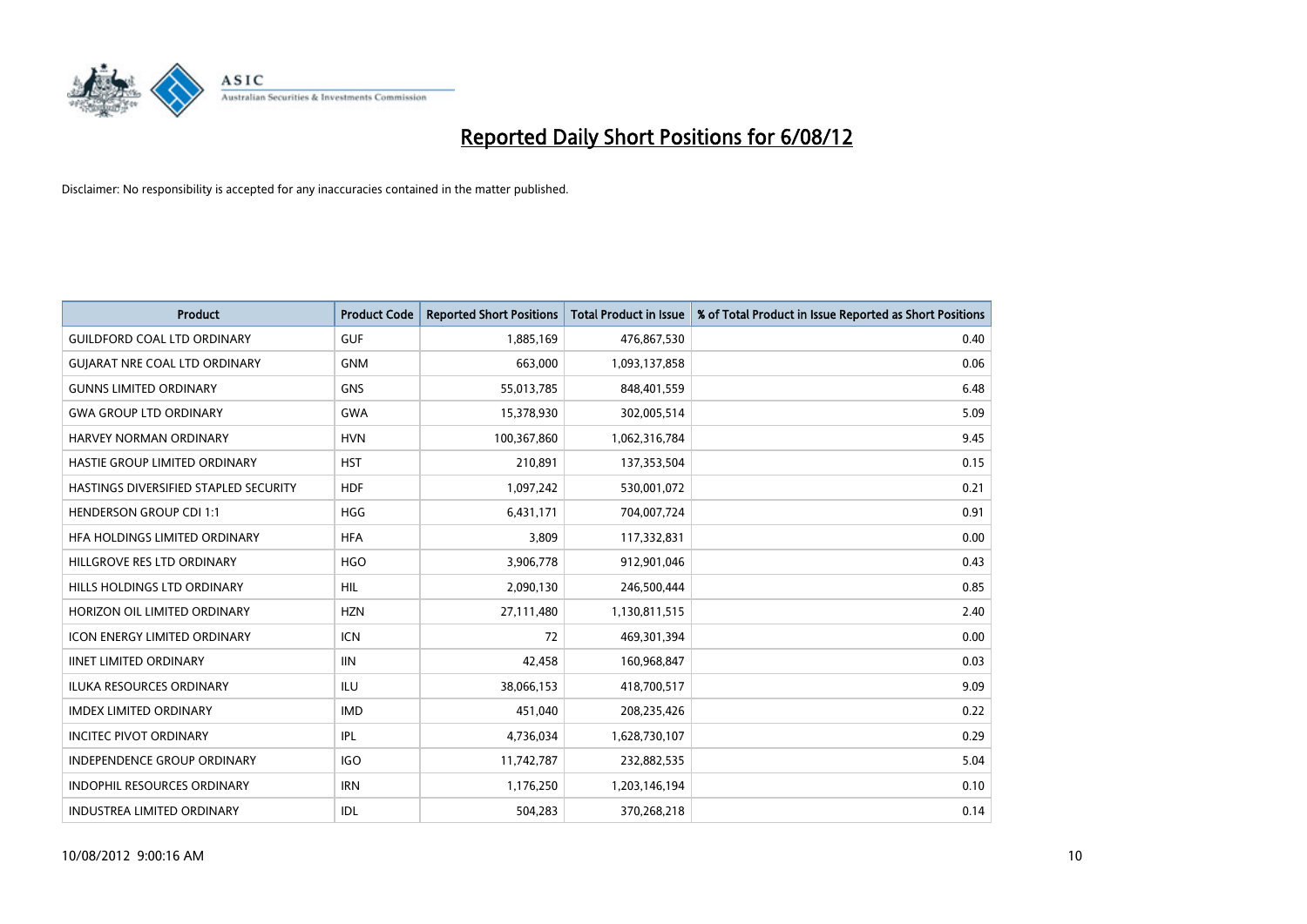

| <b>Product</b>                                  | <b>Product Code</b> | <b>Reported Short Positions</b> | <b>Total Product in Issue</b> | % of Total Product in Issue Reported as Short Positions |
|-------------------------------------------------|---------------------|---------------------------------|-------------------------------|---------------------------------------------------------|
| <b>INFIGEN ENERGY STAPLED SECURITIES</b>        | <b>IFN</b>          | 4,419,326                       | 762,265,972                   | 0.58                                                    |
| INSURANCE AUSTRALIA ORDINARY                    | IAG                 | 3,815,230                       | 2,079,034,021                 | 0.18                                                    |
| INTEGRA MINING LTD. ORDINARY                    | <b>IGR</b>          | 3,085,751                       | 934,440,899                   | 0.33                                                    |
| <b>INTREPID MINES ORDINARY</b>                  | <b>IAU</b>          | 9,668,721                       | 525,920,331                   | 1.84                                                    |
| <b>INVESTA OFFICE FUND STAPLED SECURITIES</b>   | <b>IOF</b>          | 2,885,310                       | 614,047,458                   | 0.47                                                    |
| <b>INVOCARE LIMITED ORDINARY</b>                | <b>IVC</b>          | 3,167,549                       | 110,030,298                   | 2.88                                                    |
| ION LIMITED ORDINARY                            | <b>ION</b>          | 164,453                         | 256,365,105                   | 0.06                                                    |
| <b>IOOF HOLDINGS LTD ORDINARY</b>               | <b>IFL</b>          | 1,438,500                       | 229,794,395                   | 0.63                                                    |
| <b>IPROPERTY GROUP LTD ORDINARY</b>             | <b>IPP</b>          | 400,000                         | 179,879,862                   | 0.22                                                    |
| <b>IRESS LIMITED ORDINARY</b>                   | <b>IRE</b>          | 3,088,541                       | 128,428,871                   | 2.40                                                    |
| <b>IRON ORE HOLDINGS ORDINARY</b>               | <b>IOH</b>          | 46,452                          | 161,330,094                   | 0.03                                                    |
| ISHARES MSCI AUS 200 ISHARES MSCI AUS 200       | <b>IOZ</b>          | 54,495                          | 5,253,191                     | 1.04                                                    |
| ISHARES MSCI EM MKTS CDI 1:1                    | <b>IEM</b>          | 3,327                           | 425,700,000                   | 0.00                                                    |
| ISHARES MSCI HK CDI 1:1                         | <b>IHK</b>          | 1,606                           | 120,375,000                   | 0.00                                                    |
| <b>ISHARES MSCI TAIWAN CDI 1:1</b>              | <b>ITW</b>          | 47,070                          | 184,400,000                   | 0.03                                                    |
| ISHARES S&P 500 CDI 1:1                         | <b>IVV</b>          | 1,224                           | 116,350,000                   | 0.00                                                    |
| ISHARES S&P HIGH DIV ISHARES S&P HIGH DIV       | <b>IHD</b>          | 9,958                           | 4,303,291                     | 0.23                                                    |
| <b>IVANHOE AUSTRALIA ORDINARY</b>               | <b>IVA</b>          | 3,772,572                       | 554,687,635                   | 0.68                                                    |
| <b>IAMES HARDIE INDUST CHESS DEPOSITARY INT</b> | <b>IHX</b>          | 10,291,335                      | 437,938,350                   | 2.35                                                    |
| <b>IB HI-FI LIMITED ORDINARY</b>                | <b>IBH</b>          | 20,885,195                      | 98,850,643                    | 21.13                                                   |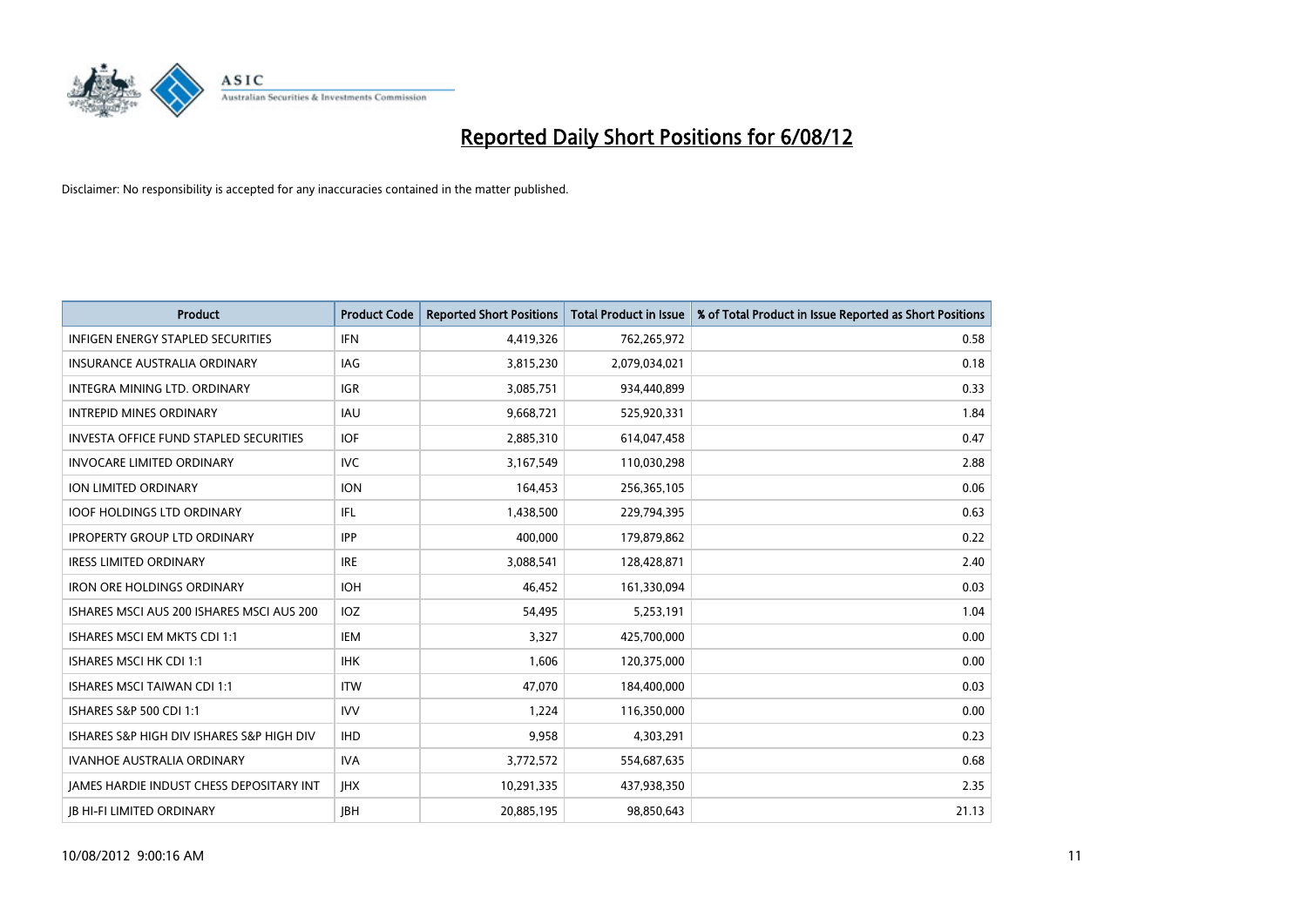

| <b>Product</b>                        | <b>Product Code</b> | <b>Reported Short Positions</b> | <b>Total Product in Issue</b> | % of Total Product in Issue Reported as Short Positions |
|---------------------------------------|---------------------|---------------------------------|-------------------------------|---------------------------------------------------------|
| <b>JUPITER MINES ORDINARY</b>         | <b>IMS</b>          | 158                             | 2,056,834,044                 | 0.00                                                    |
| <b>KAGARA LTD ORDINARY</b>            | <b>KZL</b>          | 3,516,325                       | 798,953,117                   | 0.44                                                    |
| KANGAROO RES LTD ORDINARY             | <b>KRL</b>          | 605                             | 3,434,430,012                 | 0.00                                                    |
| KAROON GAS AUSTRALIA ORDINARY         | <b>KAR</b>          | 1,003,853                       | 221,420,769                   | 0.45                                                    |
| KATHMANDU HOLD LTD ORDINARY           | <b>KMD</b>          | 1,094,784                       | 200,165,940                   | 0.55                                                    |
| <b>KBL MINING LIMITED ORDINARY</b>    | <b>KBL</b>          | 1,820                           | 285,421,456                   | 0.00                                                    |
| <b>KENTOR GOLD LIMITED ORDINARY</b>   | KGL                 | 290                             | 116,209,874                   | 0.00                                                    |
| KINGSGATE CONSOLID. ORDINARY          | <b>KCN</b>          | 6,104,271                       | 151,347,122                   | 4.03                                                    |
| KINGSROSE MINING LTD ORDINARY         | <b>KRM</b>          | 80,538                          | 289,236,267                   | 0.03                                                    |
| LEIGHTON HOLDINGS ORDINARY            | LEI                 | 12,640,792                      | 337,087,596                   | 3.75                                                    |
| LEND LEASE GROUP UNIT/ORD STAPLED     | <b>LLC</b>          | 7,406,806                       | 572,789,827                   | 1.29                                                    |
| LINC ENERGY LTD ORDINARY              | <b>LNC</b>          | 45,212,203                      | 504,487,631                   | 8.96                                                    |
| LIQUEFIED NATURAL ORDINARY            | <b>LNG</b>          | 272,800                         | 267,699,015                   | 0.10                                                    |
| <b>LYNAS CORPORATION ORDINARY</b>     | <b>LYC</b>          | 196,278,112                     | 1,715,029,131                 | 11.44                                                   |
| M2 TELECOMMUNICATION ORDINARY         | <b>MTU</b>          | 1,827,406                       | 156,581,954                   | 1.17                                                    |
| <b>MACA LIMITED ORDINARY</b>          | <b>MLD</b>          | 916                             | 150,000,000                   | 0.00                                                    |
| <b>MACMAHON HOLDINGS ORDINARY</b>     | <b>MAH</b>          | 2,594,551                       | 741,316,038                   | 0.35                                                    |
| MACQ ATLAS ROADS GRP ORDINARY STAPLED | <b>MQA</b>          | 6,088,864                       | 478,531,436                   | 1.27                                                    |
| MACOUARIE GROUP LTD ORDINARY          | <b>MOG</b>          | 6,184,822                       | 343,909,070                   | 1.80                                                    |
| <b>MARENGO MINING ORDINARY</b>        | <b>MGO</b>          | 39.850                          | 1,137,078,446                 | 0.00                                                    |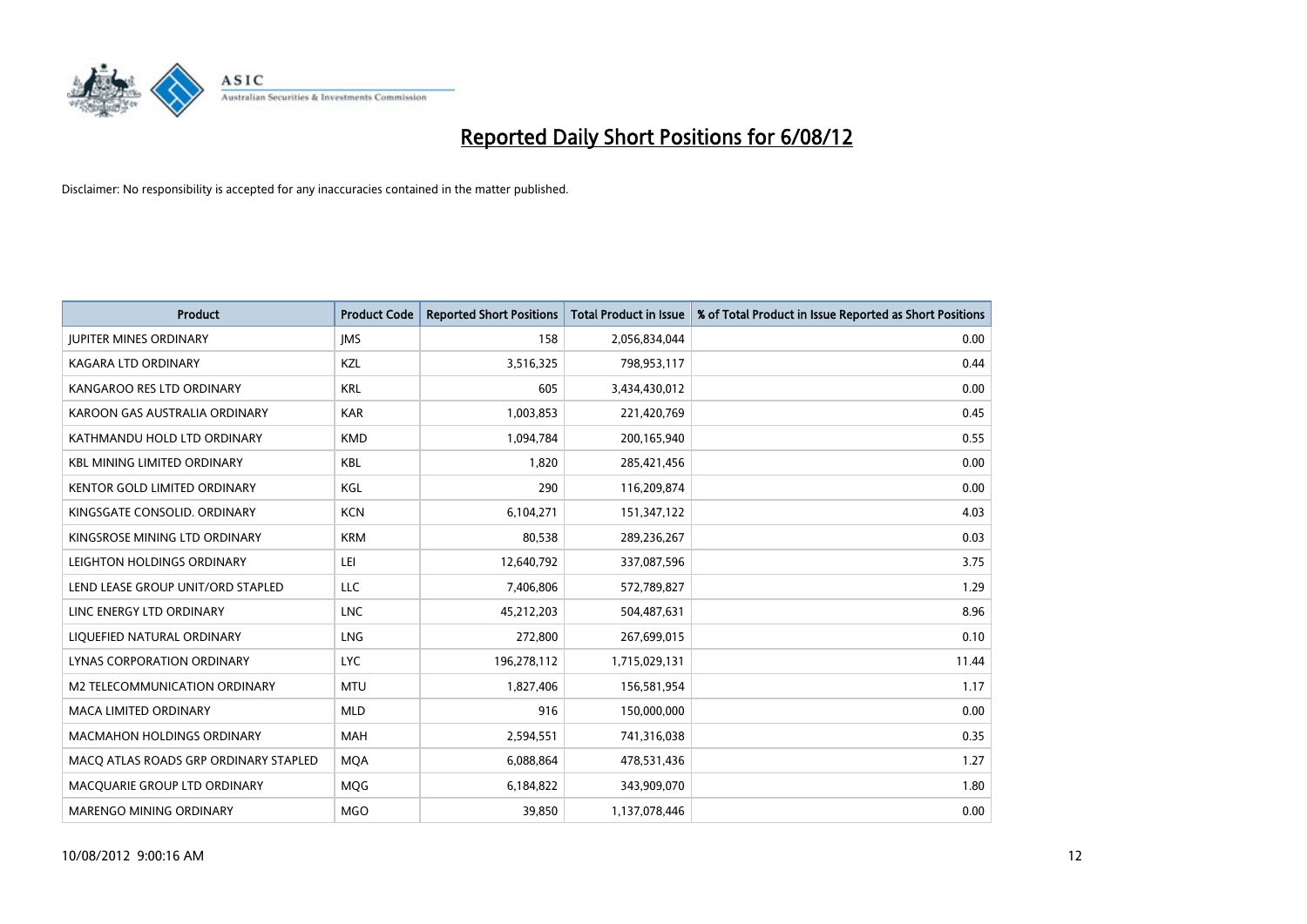

| <b>Product</b>                       | <b>Product Code</b> | <b>Reported Short Positions</b> | <b>Total Product in Issue</b> | % of Total Product in Issue Reported as Short Positions |
|--------------------------------------|---------------------|---------------------------------|-------------------------------|---------------------------------------------------------|
| <b>MATRIX C &amp; E LTD ORDINARY</b> | <b>MCE</b>          | 833,604                         | 94,555,428                    | 0.88                                                    |
| MAVERICK DRILLING ORDINARY           | <b>MAD</b>          | 1,086,278                       | 292,104,090                   | 0.37                                                    |
| MCMILLAN SHAKESPEARE ORDINARY        | <b>MMS</b>          | 65,359                          | 74,523,965                    | 0.09                                                    |
| MEDUSA MINING LTD ORDINARY           | <b>MML</b>          | 1,402,343                       | 188,903,911                   | 0.74                                                    |
| MELBOURNE IT LIMITED ORDINARY        | <b>MLB</b>          | 300                             | 81,965,992                    | 0.00                                                    |
| MEO AUSTRALIA LTD ORDINARY           | <b>MEO</b>          | 5,362,885                       | 539,913,260                   | 0.99                                                    |
| <b>MERMAID MARINE ORDINARY</b>       | <b>MRM</b>          | 1,003,540                       | 219,453,350                   | 0.46                                                    |
| MESOBLAST LIMITED ORDINARY           | <b>MSB</b>          | 16,641,277                      | 284,478,361                   | 5.85                                                    |
| METALS X LIMITED ORDINARY            | <b>MLX</b>          | 2,306,620                       | 1,316,663,257                 | 0.18                                                    |
| METCASH LIMITED ORDINARY             | <b>MTS</b>          | 42,679,955                      | 880,704,786                   | 4.85                                                    |
| METGASCO LIMITED ORDINARY            | <b>MEL</b>          | 304,267                         | 337,414,140                   | 0.09                                                    |
| METMINCO LIMITED ORDINARY            | <b>MNC</b>          | 970,728                         | 1,749,541,573                 | 0.06                                                    |
| MICLYN EXP OFFSHR ORDINARY           | <b>MIO</b>          | 87,025                          | 278,515,705                   | 0.03                                                    |
| MILTON CORPORATION ORDINARY          | <b>MLT</b>          | 12,800                          | 121,625,655                   | 0.01                                                    |
| MINCOR RESOURCES NL ORDINARY         | <b>MCR</b>          | 1,192,606                       | 188,208,274                   | 0.63                                                    |
| MINERAL DEPOSITS ORDINARY            | <b>MDL</b>          | 355,743                         | 83,538,786                    | 0.43                                                    |
| MINERAL RESOURCES. ORDINARY          | <b>MIN</b>          | 3,050,433                       | 184,856,018                   | 1.65                                                    |
| MIRABELA NICKEL LTD ORDINARY         | <b>MBN</b>          | 10,815,073                      | 876,571,645                   | 1.23                                                    |
| MIRVAC GROUP STAPLED SECURITIES      | <b>MGR</b>          | 12,115,658                      | 3,422,151,869                 | 0.35                                                    |
| MOLOPO ENERGY LTD ORDINARY           | <b>MPO</b>          | 1,008,576                       | 245,789,911                   | 0.41                                                    |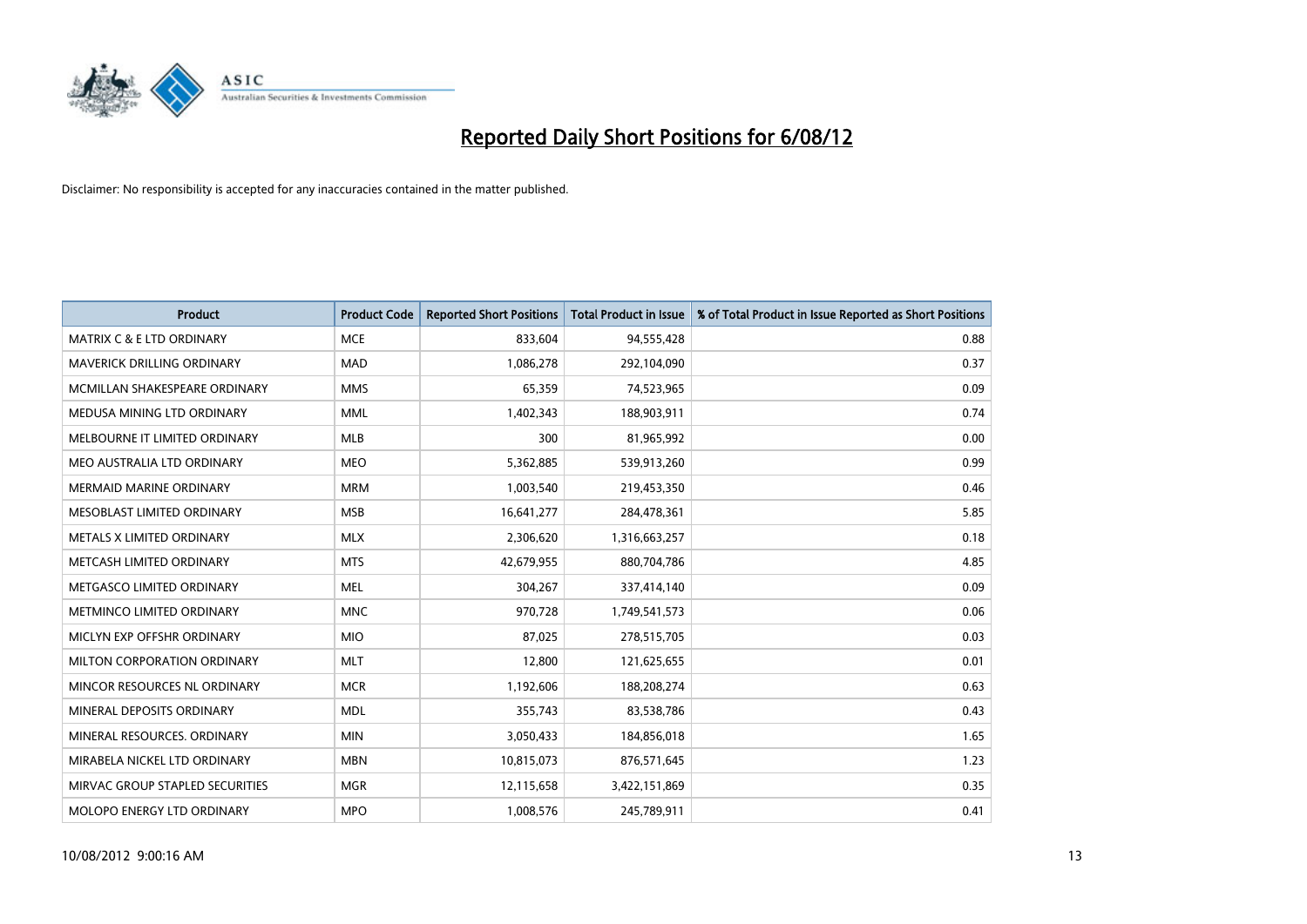

| <b>Product</b>                     | <b>Product Code</b> | <b>Reported Short Positions</b> | <b>Total Product in Issue</b> | % of Total Product in Issue Reported as Short Positions |
|------------------------------------|---------------------|---------------------------------|-------------------------------|---------------------------------------------------------|
| <b>MONADELPHOUS GROUP ORDINARY</b> | <b>MND</b>          | 3,394,541                       | 88,674,327                    | 3.83                                                    |
| MORTGAGE CHOICE LTD ORDINARY       | <b>MOC</b>          | 2,270,632                       | 120,319,572                   | 1.89                                                    |
| <b>MOUNT GIBSON IRON ORDINARY</b>  | <b>MGX</b>          | 5,766,481                       | 1,085,728,430                 | 0.53                                                    |
| MURCHISON METALS LTD ORDINARY      | <b>MMX</b>          | 1,436,040                       | 450,427,346                   | 0.32                                                    |
| <b>MYER HOLDINGS LTD ORDINARY</b>  | <b>MYR</b>          | 55,768,446                      | 583,384,551                   | 9.56                                                    |
| MYSTATE LIMITED ORDINARY           | <b>MYS</b>          | 18,549                          | 86,977,573                    | 0.02                                                    |
| NATIONAL AUST. BANK ORDINARY       | <b>NAB</b>          | 14,349,454                      | 2,273,158,183                 | 0.63                                                    |
| NAVITAS LIMITED ORDINARY           | <b>NVT</b>          | 10,184,862                      | 375,318,628                   | 2.71                                                    |
| NEON ENERGY LIMITED ORDINARY       | <b>NEN</b>          | 694.688                         | 439,189,518                   | 0.16                                                    |
| NEW HOPE CORPORATION ORDINARY      | <b>NHC</b>          | 2,593,704                       | 830,411,534                   | 0.31                                                    |
| NEWCREST MINING ORDINARY           | <b>NCM</b>          | 1,206,728                       | 765,000,000                   | 0.16                                                    |
| NEWS CORP A NON-VOTING CDI         | <b>NWSLV</b>        | 2,982,779                       | 1,573,004,738                 | 0.19                                                    |
| NEWS CORP B VOTING CDI             | <b>NWS</b>          | 1,220,439                       | 798,520,953                   | 0.15                                                    |
| NEWSAT LIMITED ORDINARY            | <b>NWT</b>          | 70,000                          | 233,052,157                   | 0.03                                                    |
| NEXTDC LIMITED ORDINARY            | <b>NXT</b>          | 2,240,470                       | 150,602,388                   | 1.49                                                    |
| NEXUS ENERGY LIMITED ORDINARY      | <b>NXS</b>          | 4,102,805                       | 1,329,821,159                 | 0.31                                                    |
| NIB HOLDINGS LIMITED ORDINARY      | <b>NHF</b>          | 5,478                           | 439,004,182                   | 0.00                                                    |
| NIDO PETROLEUM ORDINARY            | NDO                 | 105,313                         | 1,390,829,818                 | 0.01                                                    |
| NOBLE MINERAL RES ORDINARY         | <b>NMG</b>          | 4,401,542                       | 610,147,952                   | 0.72                                                    |
| NORFOLK GROUP ORDINARY             | <b>NFK</b>          | 550                             | 158,890,730                   | 0.00                                                    |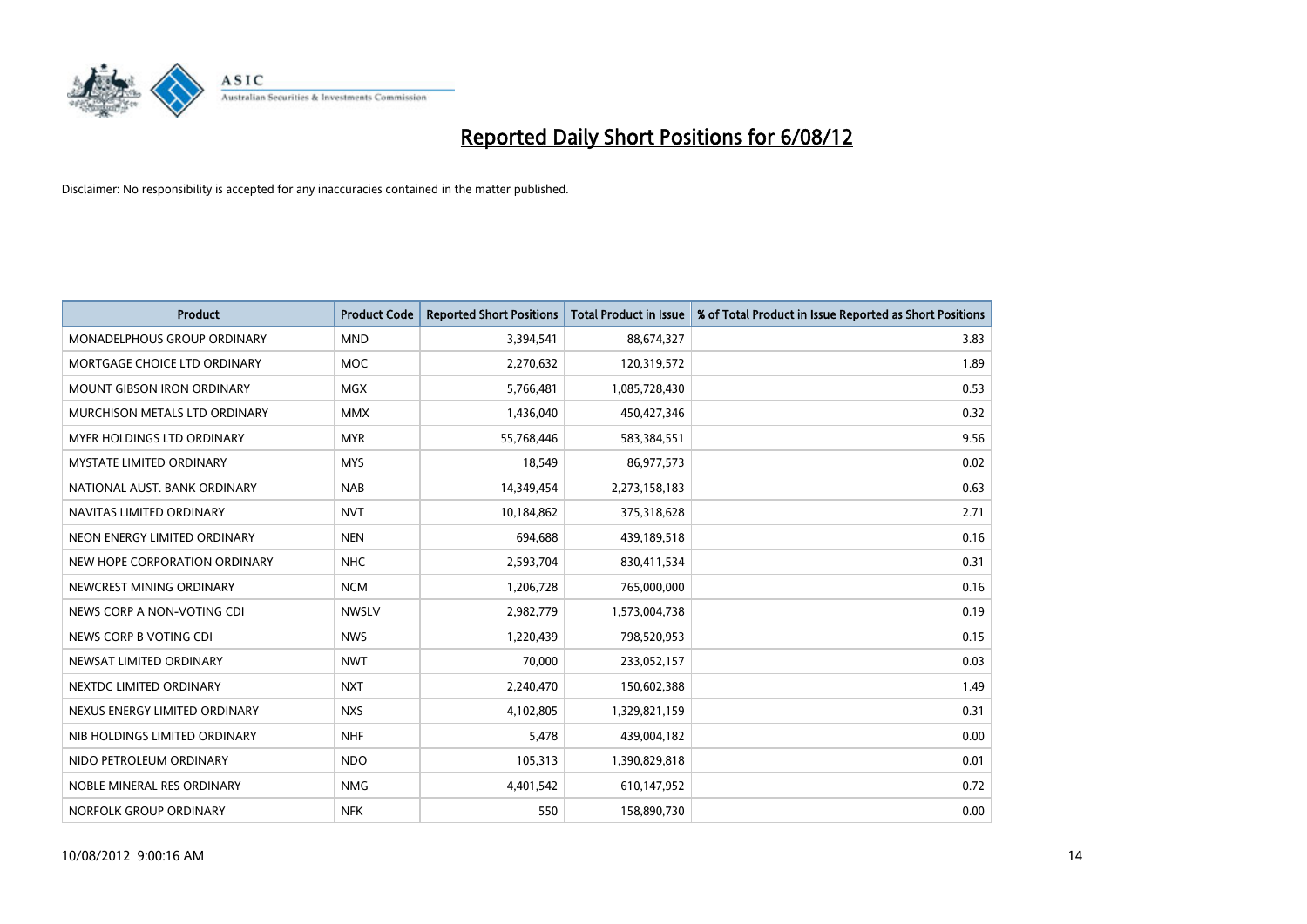

| <b>Product</b>                        | <b>Product Code</b> | <b>Reported Short Positions</b> | <b>Total Product in Issue</b> | % of Total Product in Issue Reported as Short Positions |
|---------------------------------------|---------------------|---------------------------------|-------------------------------|---------------------------------------------------------|
| NORTHERN IRON LTD ORDINARY            | <b>NFE</b>          | 314,281                         | 369,980,113                   | 0.08                                                    |
| NORTHERN STAR ORDINARY                | <b>NST</b>          | 2,835,213                       | 408,788,032                   | 0.69                                                    |
| NORTON GOLD FIELDS ORDINARY           | <b>NGF</b>          | 1,500,000                       | 849,580,265                   | 0.18                                                    |
| NRW HOLDINGS LIMITED ORDINARY         | <b>NWH</b>          | 2,199,359                       | 278,888,011                   | 0.79                                                    |
| NUFARM LIMITED ORDINARY               | <b>NUF</b>          | 5,586,881                       | 262,142,247                   | 2.13                                                    |
| OAKTON LIMITED ORDINARY               | <b>OKN</b>          | 604,468                         | 91,721,874                    | 0.66                                                    |
| OCEANAGOLD CORP. CHESS DEPOSITARY INT | <b>OGC</b>          | 393,471                         | 262,982,710                   | 0.15                                                    |
| OIL SEARCH LTD ORDINARY               | OSH                 | 6,511,246                       | 1,331,356,047                 | 0.49                                                    |
| OM HOLDINGS LIMITED ORDINARY          | OMH                 | 5,568,984                       | 604,105,150                   | 0.92                                                    |
| OPUS GROUP LTD ORDINARY               | <b>OPG</b>          | 1,758                           | 53,678,177                    | 0.00                                                    |
| ORICA LIMITED ORDINARY                | ORI                 | 2,345,754                       | 365,642,802                   | 0.64                                                    |
| ORIGIN ENERGY ORDINARY                | <b>ORG</b>          | 5,929,746                       | 1,089,633,153                 | 0.54                                                    |
| OROCOBRE LIMITED ORDINARY             | <b>ORE</b>          | 67,762                          | 103,195,029                   | 0.07                                                    |
| OROTONGROUP LIMITED ORDINARY          | ORL                 | 264,166                         | 40,880,902                    | 0.65                                                    |
| OZ MINERALS ORDINARY                  | OZL                 | 7,355,650                       | 303,920,022                   | 2.42                                                    |
| PACIFIC BRANDS ORDINARY               | <b>PBG</b>          | 4,370,418                       | 912,915,695                   | 0.48                                                    |
| PALADIN ENERGY LTD ORDINARY           | <b>PDN</b>          | 70,740,425                      | 835,645,290                   | 8.47                                                    |
| PANAUST LIMITED ORDINARY              | <b>PNA</b>          | 2,518,384                       | 604,599,995                   | 0.42                                                    |
| PANCONTINENTAL OIL ORDINARY           | <b>PCL</b>          | 900,000                         | 1,123,444,094                 | 0.08                                                    |
| PANORAMIC RESOURCES ORDINARY          | PAN                 | 1,671,901                       | 238,714,560                   | 0.70                                                    |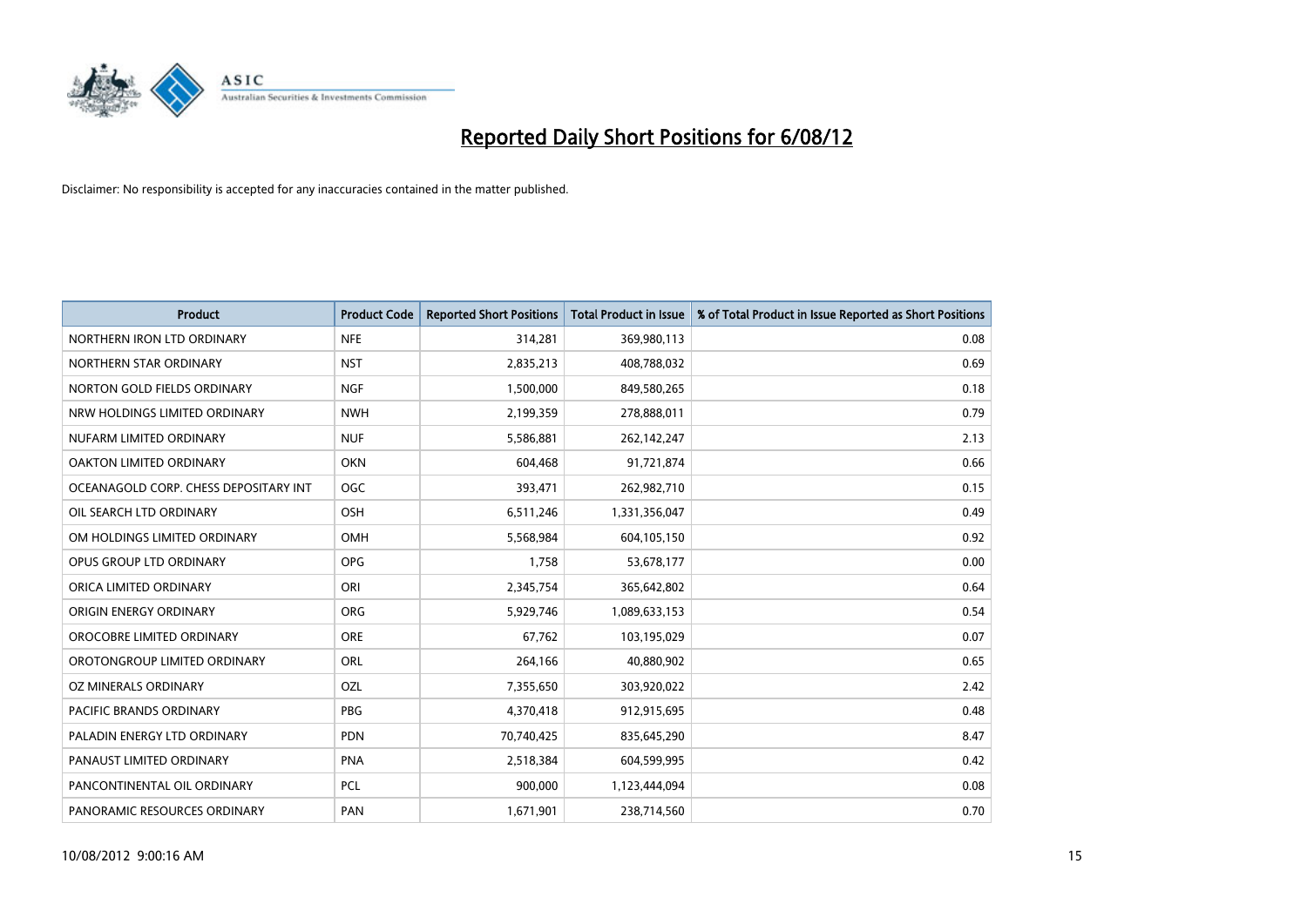

| <b>Product</b>                      | <b>Product Code</b> | <b>Reported Short Positions</b> | <b>Total Product in Issue</b> | % of Total Product in Issue Reported as Short Positions |
|-------------------------------------|---------------------|---------------------------------|-------------------------------|---------------------------------------------------------|
| PAPERLINX LIMITED ORDINARY          | <b>PPX</b>          | 1,633,920                       | 609,280,761                   | 0.27                                                    |
| PAPILLON RES LTD ORDINARY           | <b>PIR</b>          | 699,631                         | 244,150,830                   | 0.29                                                    |
| PEET LIMITED ORDINARY               | <b>PPC</b>          | 1,068,078                       | 320,170,604                   | 0.33                                                    |
| PERILYA LIMITED ORDINARY            | PEM                 | 197,018                         | 769,316,426                   | 0.03                                                    |
| PERPETUAL LIMITED ORDINARY          | <b>PPT</b>          | 2,048,327                       | 41,980,678                    | 4.88                                                    |
| PERSEUS MINING LTD ORDINARY         | PRU                 | 11,156,816                      | 457,962,088                   | 2.44                                                    |
| PHARMAXIS LTD ORDINARY              | <b>PXS</b>          | 3,421,272                       | 307,810,989                   | 1.11                                                    |
| PLATINUM ASSET ORDINARY             | <b>PTM</b>          | 10,137,716                      | 561,347,878                   | 1.81                                                    |
| PLATINUM AUSTRALIA ORDINARY         | <b>PLA</b>          | 836,127                         | 504,968,043                   | 0.17                                                    |
| PMI GOLD CORP CDI 1:1               | <b>PVM</b>          | 52,344                          | 72,583,668                    | 0.07                                                    |
| PMP LIMITED ORDINARY                | <b>PMP</b>          | 70,289                          | 323,781,124                   | 0.02                                                    |
| PREMIER INVESTMENTS ORDINARY        | <b>PMV</b>          | 553,946                         | 155,260,478                   | 0.36                                                    |
| PRIMA BIOMED LTD ORDINARY           | <b>PRR</b>          | 4,350,000                       | 1,066,063,388                 | 0.41                                                    |
| PRIMARY HEALTH CARE ORDINARY        | <b>PRY</b>          | 14,416,266                      | 501,717,314                   | 2.87                                                    |
| PRIMEAG AUSTRALIA ORDINARY          | PAG                 | 95,295                          | 266,394,444                   | 0.04                                                    |
| PROGRAMMED ORDINARY                 | <b>PRG</b>          | 486,105                         | 118,175,280                   | 0.41                                                    |
| <b>QANTAS AIRWAYS ORDINARY</b>      | QAN                 | 12,860,372                      | 2,265,123,620                 | 0.57                                                    |
| <b>OBE INSURANCE GROUP ORDINARY</b> | <b>OBE</b>          | 52,276,317                      | 1,181,684,901                 | 4.42                                                    |
| OR NATIONAL LIMITED ORDINARY        | <b>ORN</b>          | 12,537,919                      | 2,440,000,000                 | 0.51                                                    |
| ORXPHARMA LTD ORDINARY              | <b>QRX</b>          | 197,335                         | 144,577,206                   | 0.14                                                    |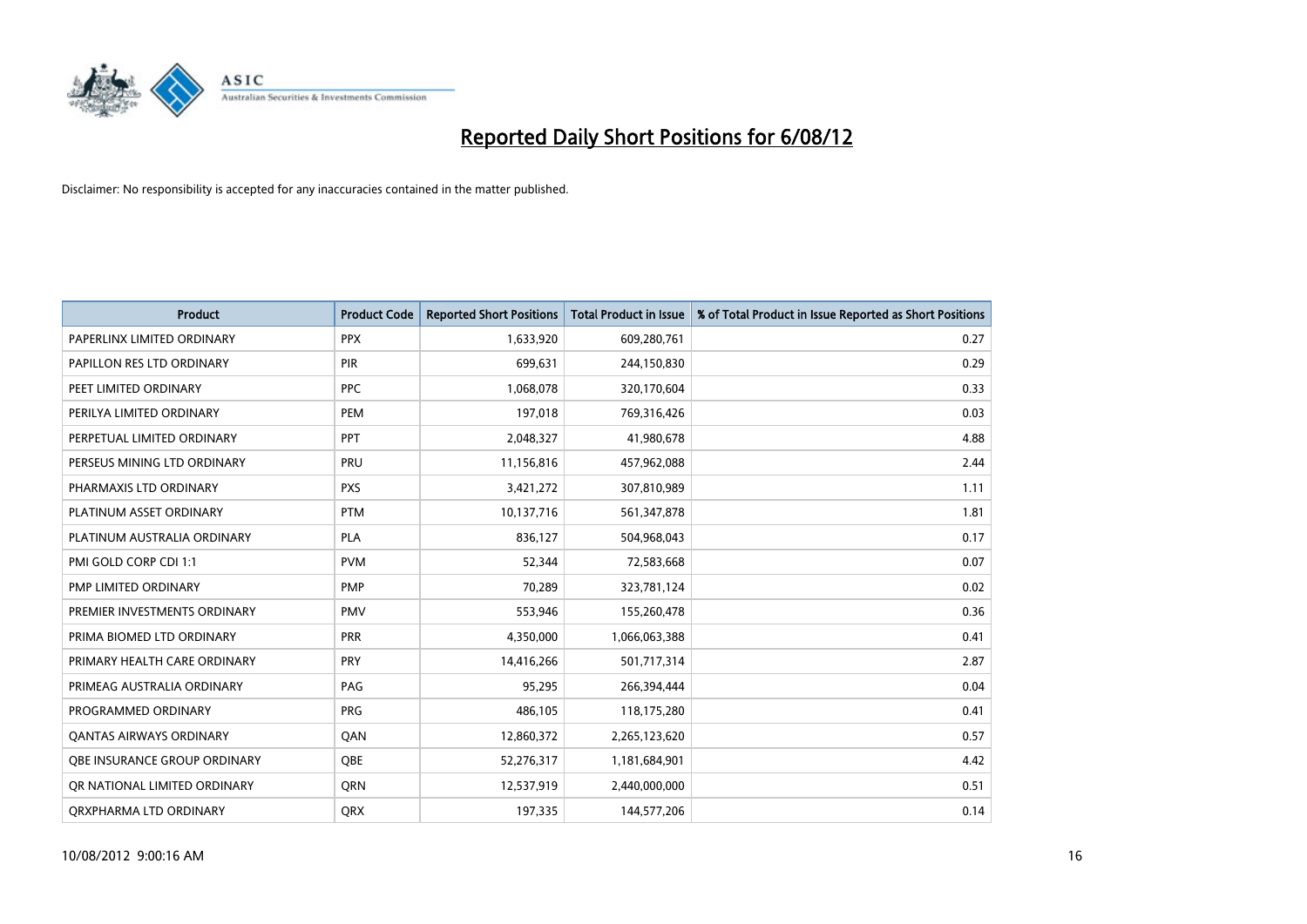

| <b>Product</b>                      | <b>Product Code</b> | <b>Reported Short Positions</b> | <b>Total Product in Issue</b> | % of Total Product in Issue Reported as Short Positions |
|-------------------------------------|---------------------|---------------------------------|-------------------------------|---------------------------------------------------------|
| <b>QUBE LOGISTICS HLDG ORDINARY</b> | <b>QUB</b>          | 5,001,077                       | 921,407,185                   | 0.54                                                    |
| RAMELIUS RESOURCES ORDINARY         | <b>RMS</b>          | 1,564,019                       | 336,116,949                   | 0.47                                                    |
| RAMSAY HEALTH CARE ORDINARY         | <b>RHC</b>          | 2,593,625                       | 202,081,252                   | 1.28                                                    |
| RANGE RESOURCES LTD ORDINARY        | <b>RRS</b>          | 233,488                         | 2,118,880,660                 | 0.01                                                    |
| <b>RCR TOMLINSON ORDINARY</b>       | <b>RCR</b>          | 27,625                          | 131,444,875                   | 0.02                                                    |
| <b>REA GROUP ORDINARY</b>           | <b>REA</b>          | 214,868                         | 131,714,699                   | 0.16                                                    |
| <b>RECKON LIMITED ORDINARY</b>      | <b>RKN</b>          | 801,032                         | 129,488,015                   | 0.62                                                    |
| <b>RED 5 LIMITED ORDINARY</b>       | <b>RED</b>          | 135,522                         | 135,488,008                   | 0.10                                                    |
| RED EMPEROR RESOURCE ORDINARY       | <b>RMP</b>          | 4,500                           | 266,234,221                   | 0.00                                                    |
| <b>RED FORK ENERGY ORDINARY</b>     | <b>RFE</b>          | 2,049,846                       | 310,229,853                   | 0.66                                                    |
| REDBANK ENERGY LTD ORDINARY         | AEI                 | 13                              | 786,287                       | 0.00                                                    |
| <b>REGIS RESOURCES ORDINARY</b>     | <b>RRL</b>          | 454,372                         | 453,056,465                   | 0.10                                                    |
| RESMED INC CDI 10:1                 | <b>RMD</b>          | 592,833                         | 1,556,242,300                 | 0.04                                                    |
| <b>RESOLUTE MINING ORDINARY</b>     | <b>RSG</b>          | 5,927,045                       | 634,428,623                   | 0.93                                                    |
| <b>RESOURCE GENERATION ORDINARY</b> | <b>RES</b>          | 173                             | 262,895,652                   | 0.00                                                    |
| RETAIL FOOD GROUP ORDINARY          | <b>RFG</b>          | 16,960                          | 108,910,114                   | 0.02                                                    |
| REVERSE CORP LIMITED ORDINARY       | <b>REF</b>          | 100                             | 92,382,175                    | 0.00                                                    |
| REX MINERALS LIMITED ORDINARY       | <b>RXM</b>          | 601,841                         | 188,907,284                   | 0.32                                                    |
| <b>RHG LIMITED ORDINARY</b>         | <b>RHG</b>          | 31,776                          | 308,483,177                   | 0.01                                                    |
| <b>RIALTO ENERGY ORDINARY</b>       | <b>RIA</b>          | 896.326                         | 671,347,392                   | 0.13                                                    |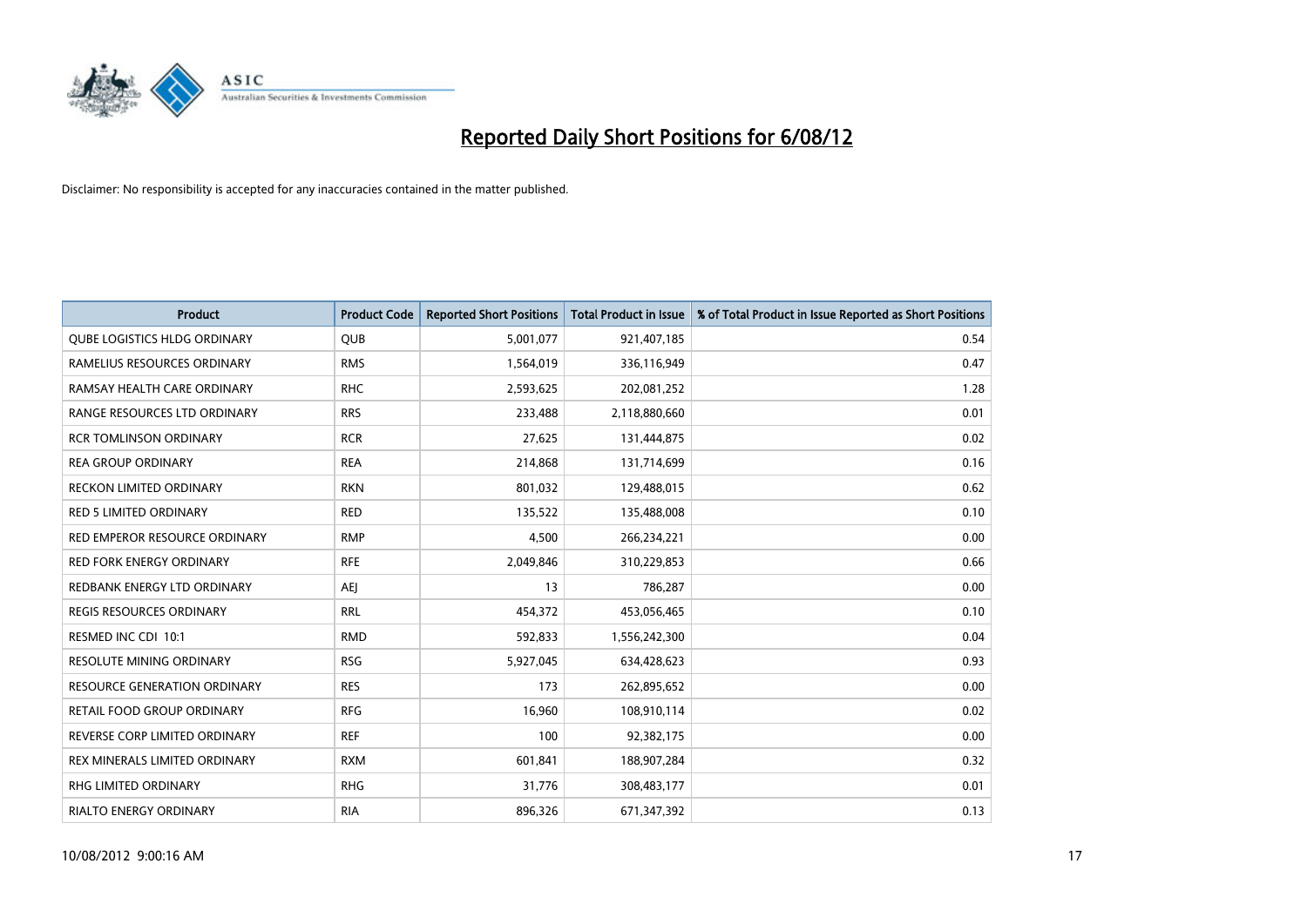

| <b>Product</b>                     | <b>Product Code</b> | <b>Reported Short Positions</b> | <b>Total Product in Issue</b> | % of Total Product in Issue Reported as Short Positions |
|------------------------------------|---------------------|---------------------------------|-------------------------------|---------------------------------------------------------|
| <b>RIDLEY CORPORATION ORDINARY</b> | <b>RIC</b>          | 4,465                           | 307,817,071                   | 0.00                                                    |
| RIO TINTO LIMITED ORDINARY         | <b>RIO</b>          | 19,839,285                      | 435,758,720                   | 4.55                                                    |
| ROC OIL COMPANY ORDINARY           | <b>ROC</b>          | 1,739,562                       | 683,235,552                   | 0.25                                                    |
| RURALCO HOLDINGS ORDINARY          | <b>RHL</b>          | 12,000                          | 55,019,284                    | 0.02                                                    |
| SAI GLOBAL LIMITED ORDINARY        | SAI                 | 2,804,131                       | 204,354,836                   | 1.37                                                    |
| SALMAT LIMITED ORDINARY            | <b>SLM</b>          | 2,788,141                       | 159,802,174                   | 1.74                                                    |
| SAMSON OIL & GAS LTD ORDINARY      | SSN                 | 4,319,324                       | 1,778,970,540                 | 0.24                                                    |
| SANDFIRE RESOURCES ORDINARY        | <b>SFR</b>          | 4,240,509                       | 151,557,635                   | 2.80                                                    |
| <b>SANTOS LTD ORDINARY</b>         | <b>STO</b>          | 5,004,927                       | 952,988,558                   | 0.53                                                    |
| SARACEN MINERAL ORDINARY           | SAR                 | 2,056,618                       | 594,815,640                   | 0.35                                                    |
| SEDGMAN LIMITED ORDINARY           | <b>SDM</b>          | 5,925                           | 214,292,930                   | 0.00                                                    |
| <b>SEEK LIMITED ORDINARY</b>       | <b>SEK</b>          | 11,161,792                      | 337,101,307                   | 3.31                                                    |
| SENEX ENERGY LIMITED ORDINARY      | SXY                 | 4,378,321                       | 1,138,734,837                 | 0.38                                                    |
| SERVCORP LIMITED ORDINARY          | SRV                 | 210                             | 98.440.807                    | 0.00                                                    |
| SERVICE STREAM ORDINARY            | <b>SSM</b>          | 400                             | 283,418,867                   | 0.00                                                    |
| SEVEN GROUP HOLDINGS ORDINARY      | <b>SVW</b>          | 1,181,208                       | 307,410,281                   | 0.38                                                    |
| SEVEN WEST MEDIA LTD ORDINARY      | <b>SWM</b>          | 31,833,890                      | 862,057,513                   | 3.69                                                    |
| SIGMA PHARMACEUTICAL ORDINARY      | <b>SIP</b>          | 4,943,992                       | 1,186,303,520                 | 0.42                                                    |
| SILEX SYSTEMS ORDINARY             | <b>SLX</b>          | 620,984                         | 170,143,997                   | 0.36                                                    |
| SILVER LAKE RESOURCE ORDINARY      | <b>SLR</b>          | 3,739,814                       | 225,493,476                   | 1.66                                                    |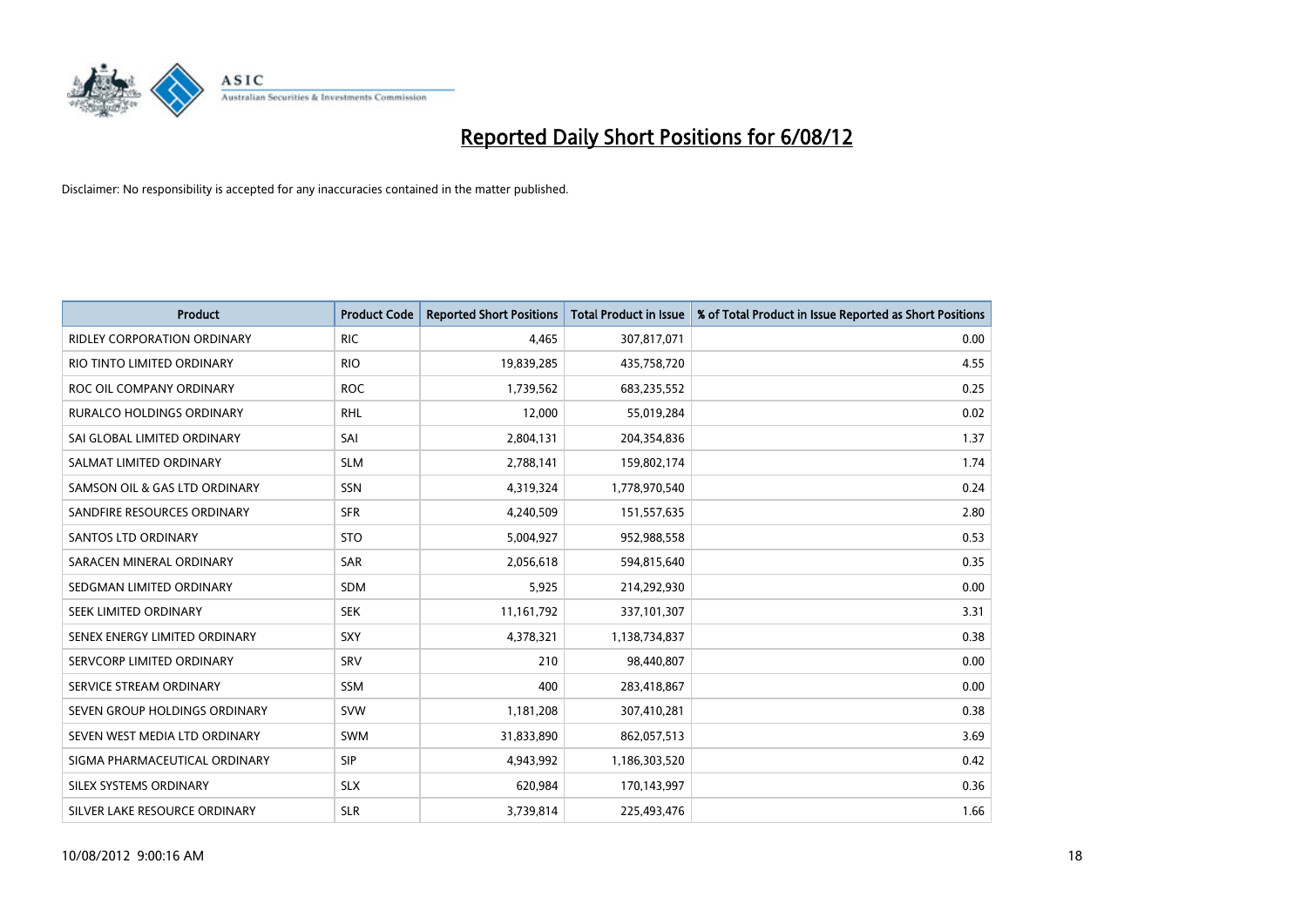

| <b>Product</b>                           | <b>Product Code</b> | <b>Reported Short Positions</b> | <b>Total Product in Issue</b> | % of Total Product in Issue Reported as Short Positions |
|------------------------------------------|---------------------|---------------------------------|-------------------------------|---------------------------------------------------------|
| SIMS METAL MGMT LTD ORDINARY             | SGM                 | 9,042,490                       | 204,830,045                   | 4.41                                                    |
| SINGAPORE TELECOMM. CHESS DEPOSITARY INT | <b>SGT</b>          | 9,463,674                       | 154,444,714                   | 6.13                                                    |
| SIRTEX MEDICAL ORDINARY                  | <b>SRX</b>          | 37,934                          | 55,768,136                    | 0.07                                                    |
| SKILLED GROUP LTD ORDINARY               | <b>SKE</b>          | 36,019                          | 233,487,276                   | 0.02                                                    |
| <b>SKY NETWORK ORDINARY</b>              | <b>SKT</b>          | 1,505                           | 389,139,785                   | 0.00                                                    |
| <b>SLATER &amp; GORDON ORDINARY</b>      | SGH                 | 17,220                          | 168,600,731                   | 0.01                                                    |
| SMS MANAGEMENT, ORDINARY                 | <b>SMX</b>          | 430,333                         | 68,415,913                    | 0.63                                                    |
| SONIC HEALTHCARE ORDINARY                | <b>SHL</b>          | 5,678,557                       | 390,969,875                   | 1.45                                                    |
| SOUL PATTINSON (W.H) ORDINARY            | SOL                 | 17,080                          | 239,395,320                   | 0.01                                                    |
| SOUTH BOULDER MINES ORDINARY             | <b>STB</b>          | 131,843                         | 126,732,826                   | 0.10                                                    |
| SP AUSNET STAPLED SECURITIES             | <b>SPN</b>          | 5,583,794                       | 3,339,620,165                 | 0.17                                                    |
| SPARK INFRASTRUCTURE STAPLED NOTE & UNIT | SKI                 | 35,116,987                      | 1,326,734,264                 | 2.65                                                    |
| SPECIALTY FASHION ORDINARY               | <b>SFH</b>          | 2,440,932                       | 192,236,121                   | 1.27                                                    |
| SPOTLESS GROUP LTD ORDINARY              | <b>SPT</b>          | 5,965                           | 266,712,743                   | 0.00                                                    |
| ST BARBARA LIMITED ORDINARY              | <b>SBM</b>          | 10,202,462                      | 325,615,389                   | 3.13                                                    |
| STANMORE COAL LTD ORDINARY               | <b>SMR</b>          | 32,870                          | 179,409,108                   | 0.02                                                    |
| STARPHARMA HOLDINGS ORDINARY             | SPL                 | 2,279,442                       | 281,690,401                   | 0.81                                                    |
| STHN CROSS MEDIA ORDINARY                | <b>SXL</b>          | 10,842,943                      | 704,594,449                   | 1.54                                                    |
| STOCKLAND UNITS/ORD STAPLED              | SGP                 | 13,542,150                      | 2,203,547,228                 | 0.61                                                    |
| STRAITS RES LTD. ORDINARY                | SRQ                 | 96,124                          | 456,529,474                   | 0.02                                                    |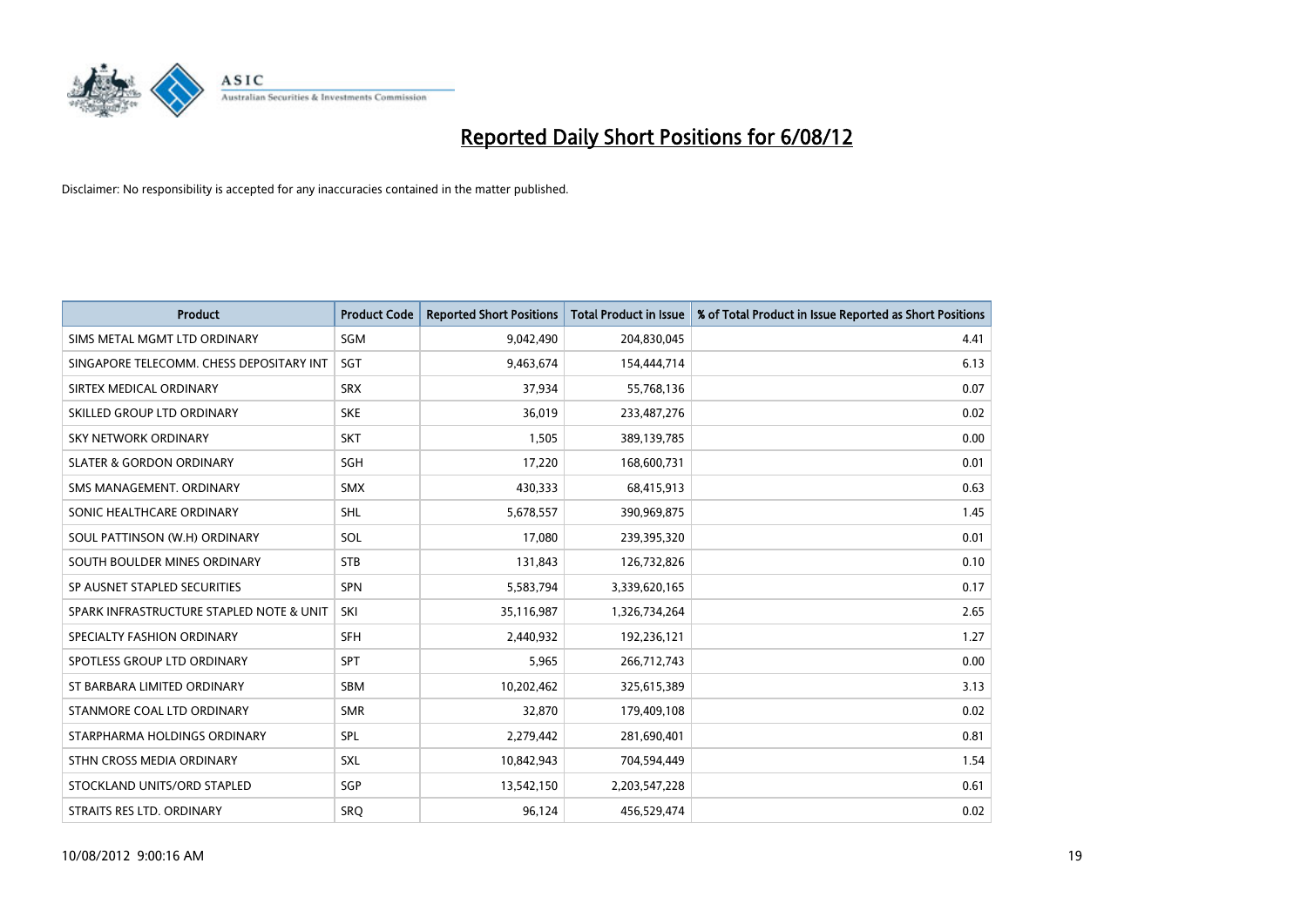

| <b>Product</b>                       | <b>Product Code</b> | <b>Reported Short Positions</b> | <b>Total Product in Issue</b> | % of Total Product in Issue Reported as Short Positions |
|--------------------------------------|---------------------|---------------------------------|-------------------------------|---------------------------------------------------------|
| <b>STW COMMUNICATIONS ORDINARY</b>   | SGN                 | 131,130                         | 362,798,351                   | 0.04                                                    |
| SUNCORP GROUP LTD ORDINARY           | <b>SUN</b>          | 9,307,489                       | 1,286,600,980                 | 0.72                                                    |
| SUNDANCE ENERGY ORDINARY             | <b>SEA</b>          | 51,667                          | 277,098,474                   | 0.02                                                    |
| SUNDANCE RESOURCES ORDINARY          | <b>SDL</b>          | 13,999,805                      | 3,049,577,034                 | 0.46                                                    |
| SUNLAND GROUP LTD ORDINARY           | <b>SDG</b>          | 22,266                          | 196,717,811                   | 0.01                                                    |
| SUPER RET REP LTD ORDINARY           | <b>SUL</b>          | 1,336,154                       | 196,172,971                   | 0.68                                                    |
| SYD AIRPORT STAPLED US PROHIBIT.     | <b>SYD</b>          | 15,636,206                      | 1,861,210,782                 | 0.84                                                    |
| SYRAH RESOURCES ORDINARY             | <b>SYR</b>          | 33,755                          | 126,723,021                   | 0.03                                                    |
| TABCORP HOLDINGS LTD ORDINARY        | <b>TAH</b>          | 9,001,283                       | 730,113,969                   | 1.23                                                    |
| TANAMI GOLD NL ORDINARY              | <b>TAM</b>          | 344,781                         | 261,132,677                   | 0.13                                                    |
| TAP OIL LIMITED ORDINARY             | <b>TAP</b>          | 721,300                         | 241,295,311                   | 0.30                                                    |
| <b>TASSAL GROUP LIMITED ORDINARY</b> | <b>TGR</b>          | 5,077                           | 146,304,404                   | 0.00                                                    |
| TATTS GROUP LTD ORDINARY             | <b>TTS</b>          | 6,316,716                       | 1,362,919,733                 | 0.46                                                    |
| <b>TECHNOLOGY ONE ORDINARY</b>       | <b>TNE</b>          | 126                             | 304,910,455                   | 0.00                                                    |
| <b>TELECOM CORPORATION ORDINARY</b>  | <b>TEL</b>          | 17,454,957                      | 1,856,780,364                 | 0.94                                                    |
| TELSTRA CORPORATION. ORDINARY        | <b>TLS</b>          | 37,475,708                      | 12,443,074,357                | 0.30                                                    |
| TEN NETWORK HOLDINGS ORDINARY        | <b>TEN</b>          | 79,272,484                      | 1,437,204,873                 | 5.52                                                    |
| TERANGA GOLD CORP CDI 1:1            | <b>TGZ</b>          | 103,815                         | 159,568,958                   | 0.07                                                    |
| TEXON PETROLEUM LTD ORDINARY         | <b>TXN</b>          | 257,120                         | 245,039,848                   | 0.10                                                    |
| TFS CORPORATION LTD ORDINARY         | <b>TFC</b>          | 49,331                          | 279,621,829                   | 0.02                                                    |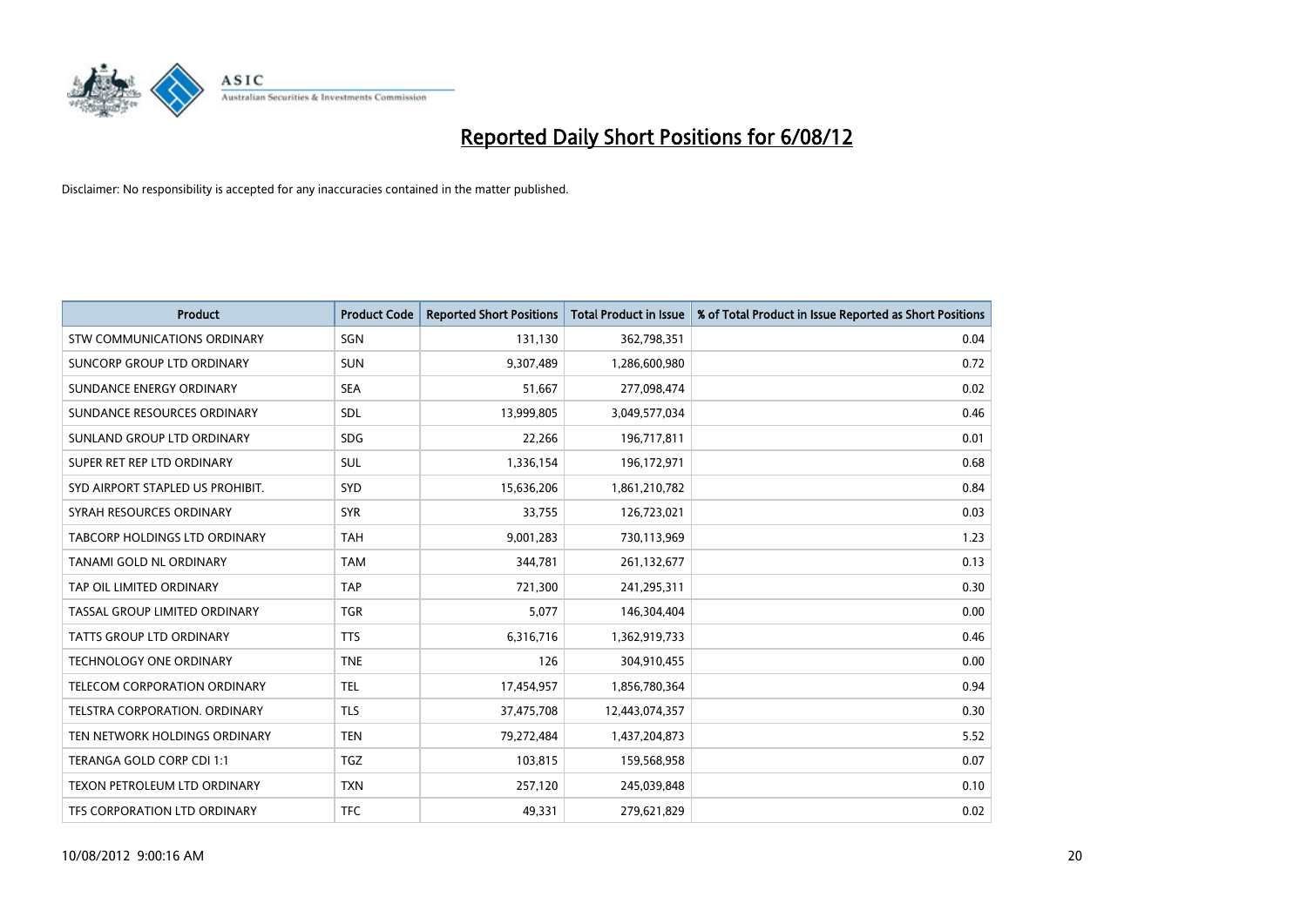

| <b>Product</b>                       | <b>Product Code</b> | <b>Reported Short Positions</b> | <b>Total Product in Issue</b> | % of Total Product in Issue Reported as Short Positions |
|--------------------------------------|---------------------|---------------------------------|-------------------------------|---------------------------------------------------------|
| THAKRAL HOLDINGS GRP ORDINARY/UNIT   | <b>THG</b>          | 100                             | 585,365,014                   | 0.00                                                    |
| THE REJECT SHOP ORDINARY             | <b>TRS</b>          | 2,573,737                       | 26,092,220                    | 9.86                                                    |
| THORN GROUP LIMITED ORDINARY         | <b>TGA</b>          | 276,813                         | 146,374,703                   | 0.19                                                    |
| TIGER RESOURCES ORDINARY             | <b>TGS</b>          | 1,994,010                       | 673,470,269                   | 0.30                                                    |
| TOLL HOLDINGS LTD ORDINARY           | <b>TOL</b>          | 15,257,692                      | 717,133,875                   | 2.13                                                    |
| <b>TOX FREE SOLUTIONS ORDINARY</b>   | <b>TOX</b>          | 23,134                          | 115,311,608                   | 0.02                                                    |
| TPG TELECOM LIMITED ORDINARY         | <b>TPM</b>          | 2,275,693                       | 793,808,141                   | 0.29                                                    |
| TRADE ME GROUP ORDINARY              | <b>TME</b>          | 61,482                          | 395,745,510                   | 0.02                                                    |
| TRANSFIELD SERVICES ORDINARY         | <b>TSE</b>          | 3,720,798                       | 520,790,618                   | 0.71                                                    |
| TRANSPACIFIC INDUST, ORDINARY        | <b>TPI</b>          | 6,789,803                       | 1,578,479,491                 | 0.43                                                    |
| TRANSURBAN GROUP TRIPLE STAPLED SEC. | <b>TCL</b>          | 8,378,315                       | 1,458,321,112                 | 0.57                                                    |
| TREASURY WINE ESTATE ORDINARY        | <b>TWE</b>          | 14,736,708                      | 647,227,144                   | 2.28                                                    |
| TROY RESOURCES LTD ORDINARY          | <b>TRY</b>          | 188,794                         | 89,462,649                    | 0.21                                                    |
| UGL LIMITED ORDINARY                 | UGL                 | 7,362,735                       | 166,315,038                   | 4.43                                                    |
| UNILIFE CORPORATION CDI 6:1          | <b>UNS</b>          | 186,653                         | 253,466,532                   | 0.07                                                    |
| UXC LIMITED ORDINARY                 | <b>UXC</b>          | 36,989                          | 305,585,913                   | 0.01                                                    |
| <b>VENTURE MINERALS ORDINARY</b>     | <b>VMS</b>          | 125,674                         | 232,468,592                   | 0.05                                                    |
| VIRGIN AUS HLDG LTD ORDINARY         | <b>VAH</b>          | 20,667,638                      | 2,210,197,600                 | 0.94                                                    |
| VITERRA INC CDI 1:1                  | <b>VTA</b>          | 10                              | 68,629,939                    | 0.00                                                    |
| <b>VOCUS COMMS LTD ORDINARY</b>      | <b>VOC</b>          | 66,440                          | 70,181,826                    | 0.09                                                    |